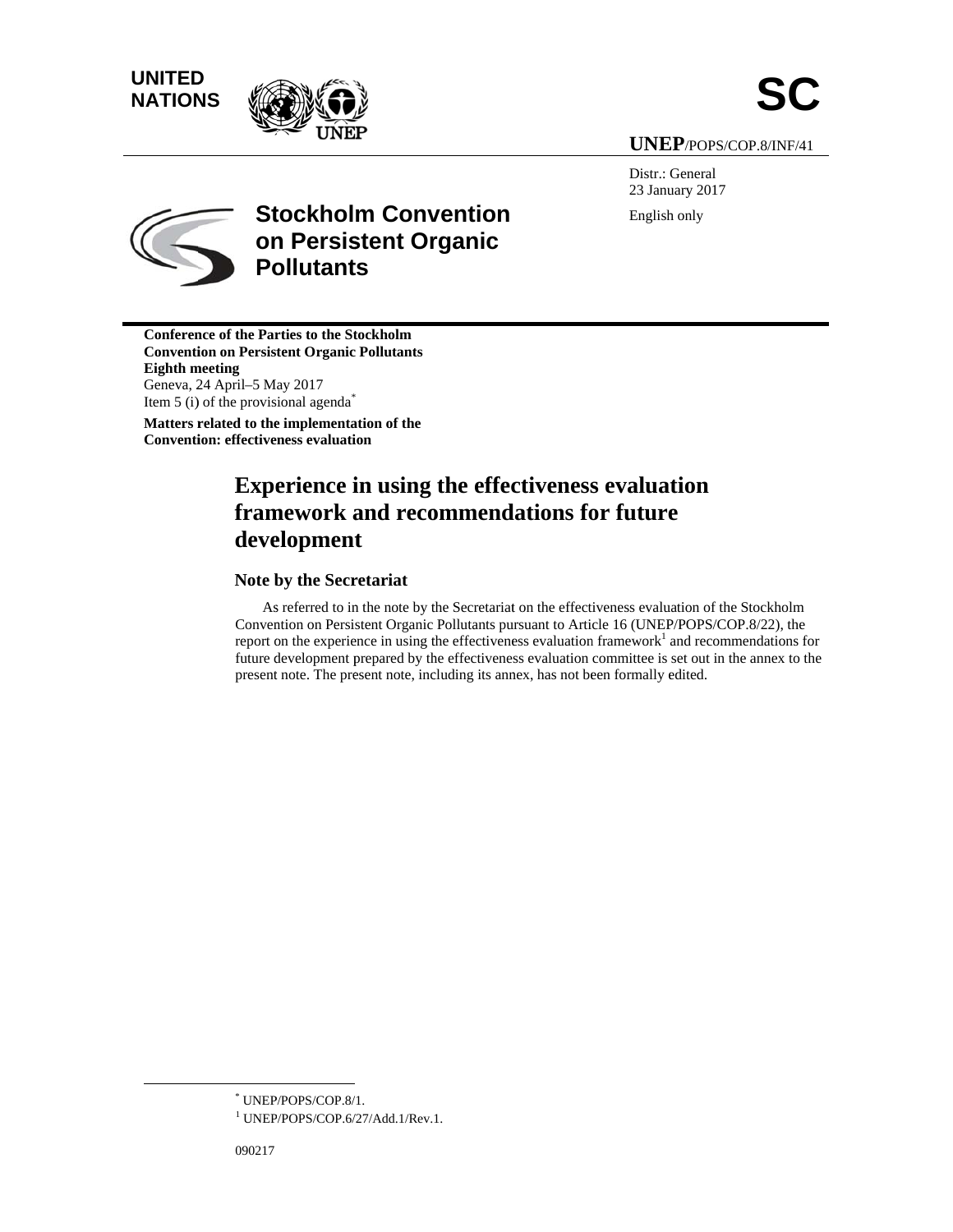## **Annex**

# **Experience in using the effectiveness evaluation framework (UNEP/POPS/COP.6/27/Add.1/Rev.1) and recommendations for future development**

# **I. Introduction (mandate, relevant COP decisions and development of the framework)**

1. The objective of the Stockholm Convention is to protect human health and the environment from persistent organic pollutants (POPs). The Convention entered into force on 17 May 2004, 90 days after the date of deposit of the fiftieth instrument of ratification, acceptance, approval or accession. As at1 October2016, there were 180 Parties to the Convention.

The Convention requires Parties to adopt and implement measures aimed at reducing or eliminating the release of POPs into the environment with a view to protecting human health and the environment from those substances. The measures adopted by individual Parties will vary, reflecting their differing situations. It is expected, however, that in combination they will reduce overall releases with consequent benefits for human health and the environment across the globe.

3. Paragraph 1 of Article 16 of the Convention states that, commencing four years after the date of entry into force of the Convention, and periodically thereafter at intervals to be decided by the Conference of the Parties, the Conference shall evaluate the effectiveness of the Convention. Paragraph 3 of Article 16 states that the evaluation shall be conducted on the basis of available scientific, environmental, technical and economic information. Beyond that it may be observed that, as the Convention's impact will be the result of individual and collaborative measures by Parties, any evaluation of that impact must as a practical matter include an assessment of whether the combination of measures adopted by Parties provides, at the aggregate level, a timely improvement in the situation prevailing before the Convention entered into force.

4. By its decision SC-4/32, the Conference of the Parties to the Convention established an ad hoc working group to prepare a report on possible procedures for evaluating the effectiveness of the Convention, including indicators, data requirements and arrangements to prepare for and undertake future effectiveness evaluations, for consideration by the Conference of the Parties at its fifth meeting, in 2011. The terms of reference for the ad hoc working group called for it to propose procedures for carrying out the evaluation that were cost-effective, streamlined and pragmatic. This guiding principle was used by the ad hoc working group in agreeing on the proposed framework and scope of the evaluation.

5. In decision SC-4/32, the Conference of the Parties recognized that the work required for each effectiveness evaluation would be conducted in two stages, with the first consisting of the compiling of information and the second its evaluation.

6. At its sixth meeting, the Conference of the Parties adopted the framework for effectiveness evaluation of Stockholm Convention pursuant to Article 16. The framework encompasses issues such as the purpose of the effectiveness evaluation, arrangements for conducting the effectiveness evaluation, elements and indicators for the effectiveness evaluation, limitations of the effectiveness evaluation, and terms of reference for an effectiveness evaluation committee. By decision SC-7/24, the COP established at its seventh meeting the effectiveness evaluation committee and requested the committee to perform its tasks in accordance with the framework for effectiveness evaluation and to report to the Conference of the Parties at its eighth meeting. The framework sets the basis of a twostage evaluation process, namely a compilation by the Secretariat of information from the existing arrangements under the Convention, followed by the assessment of the available information by the Committee to undertake the evaluation, draw conclusions and make recommendations.

7. This document is in response to the mandate given by the Conference of Parties to the effectiveness evaluation committee that at the end of its first evaluation, the committee is to make recommendations on future evaluations, including on the arrangements, schedules and experience using the framework for effectiveness evaluation. The review and recommendations are made under the premise that any development of the framework should remain coherent with the Convention tools being used to collect the data needed for the effectiveness evaluation. It provides recommendation for streamlining and increasing the efficiency of the framework for the evaluation of the effectiveness of the Stockholm Convention.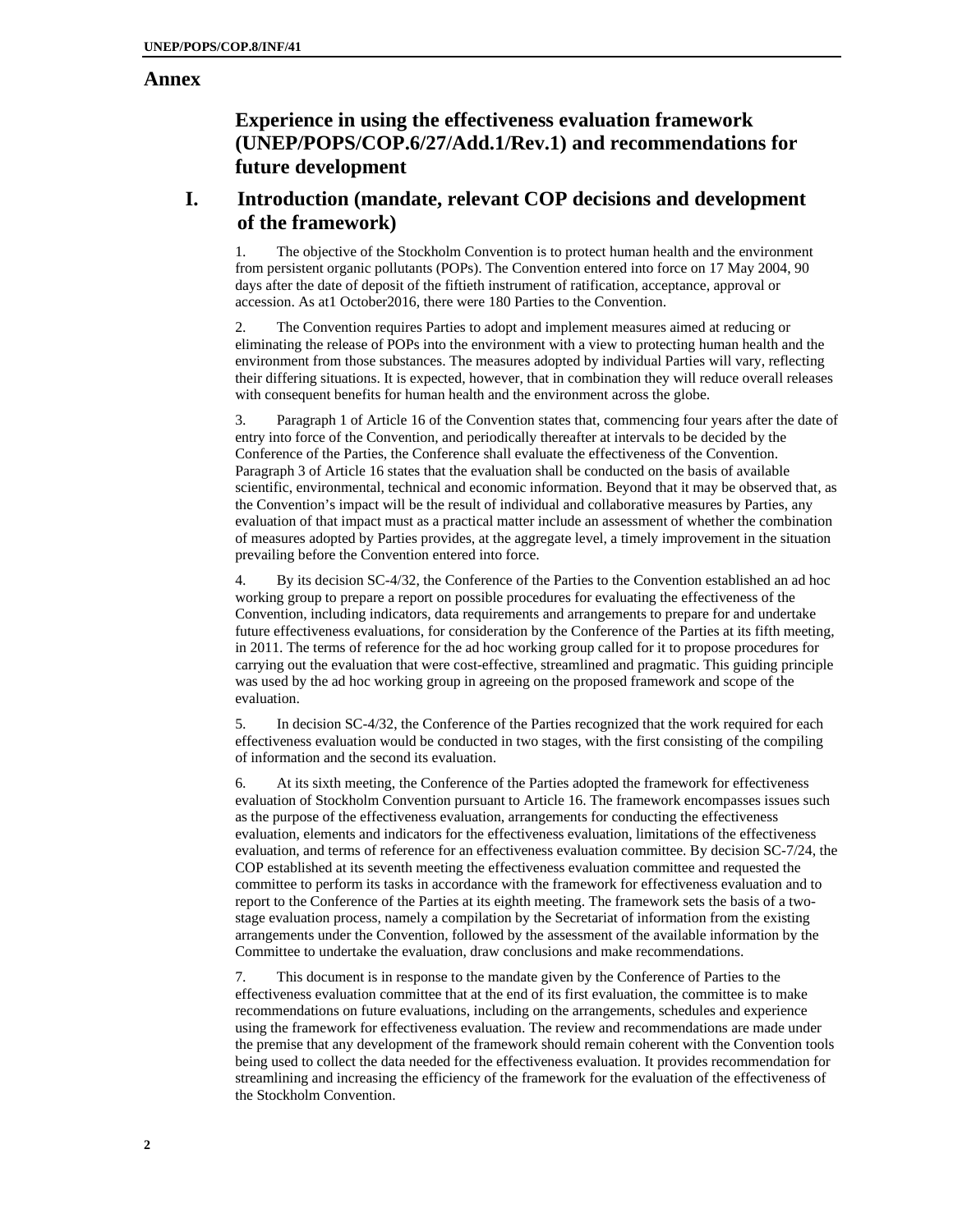# **II. Experience in using the framework during the two-stage evaluation process**

# **A. Arrangements for conducting the effectiveness evaluation**

8. As requested in decision SC-4/32, the effectiveness evaluation was conducted in two stages according to Table 1 of document UNEP/POPS/COP.6/27/Add.1/Rev.1. The first stage consisted of compilation of information gathered through existing arrangements under the Convention, including the reports from the global monitoring plan, the compilation of national reports, technical assistance reports by the Secretariat and reports from the entity entrusted with administering the financial mechanism. As the Conference of the Parties has not yet adopted compliance procedures, no reports were available for use to support the effectiveness evaluation.

9. For the second stage of the process, the committee established by the Conference of Parties at its seventh session evaluated the available information and developed an assessment report on the effectiveness of the Convention. In combination with intense intersessional work, the committee held two meetings during the current effectiveness evaluation cycle, the first from 15 to 17 February 2016 and the second from 4 to 7 October 2016 to review the information available and to develop a report for the Conference of the Parties. The effectiveness evaluation report is presented to the eighth meeting of the Conference of the Parties in UNEP/POPS/COP.8/INF/40.

10. The arrangements described above functioned adequately. The Secretariat and the committee worked in a complementary manner keeping open and active communication, hence ensuring that committee members had all needed information available to them in a timely manner. For work between meetings, the Bureau of the committee, composed of the chair and the vice-chair, guided the Secretariat's activities and reviewed drafts in advance of their submission to the entire Committee in order to facilitate its work.

11. The committee members were able to carry out the assessment work and to reach agreement by consensus.

#### **B. Terms of reference and membership for the effectiveness evaluation committee**

12. The committee worked under the terms of reference set out in document UNEP/POPS/COP.6/27/Add.1/Rev.1. The committee found that the range of activities specified in the framework for the execution of the evaluation were justified and necessary to produce a robust outcome; the representation of regions, as well as the member of the Global Monitoring Plan and the two internationally recognized experts, ensured adequate coverage of the views and expertise required for a balanced evaluation. It should be noted however that only two Parties nominated experts to the roster of experts, established by the Secretariat in response to paragraph C of the terms of reference. While the committee did not call on the roster of experts during the current evaluation, given the range of expertise of the committee members and within the Secretariat this could be a limitation if the committee faces a need for expertise in particular domains in the future.

13. In view of the abundance of information to analyze, the seven days of meeting time, divided over two meetings, did not allow for discussion of all sections of the preliminary report at the first meeting and written comments had to be provided by members on those sections of the preliminary report which could not be covered in the first face-to-face meeting. Taking into account the insufficient time, and anticipating that considerably more information will be available for the next evaluation, two meetings of one week each are deemed necessary for the next evaluation cycle.

## **C. Strength and limitations of the elements of the framework**

14. During its operations the Committee welcomed the thoroughness and comprehensiveness of the framework coverage, the value of the selected indicators as well as the availability of information through the Convention reporting procedures and expert group reports. By focusing on the stated goals in specific Convention's articles as criteria for judging performance and assessing the effectiveness of actions, the framework has been firmly grounded in the Convention, which was negotiated by governments, and is in coherence with the actions they committed to undertake in response to their obligations. It is hence an appropriate guidebook for the assessment of the effectiveness of the Convention implementation activities. The approach used in the framework is the evaluation of each Convention article, which ensures that all listed POPs and the range of obligations to regulate them, along with available tools, stretching from legal, administrative, technical and formative domains are all accounted for in the evaluation. A limitation linked to this article-by-article approach has been that the framework does not address the examination of the possible links between performances in different areas and regions and hence it was difficult to develop this time a comprehensive and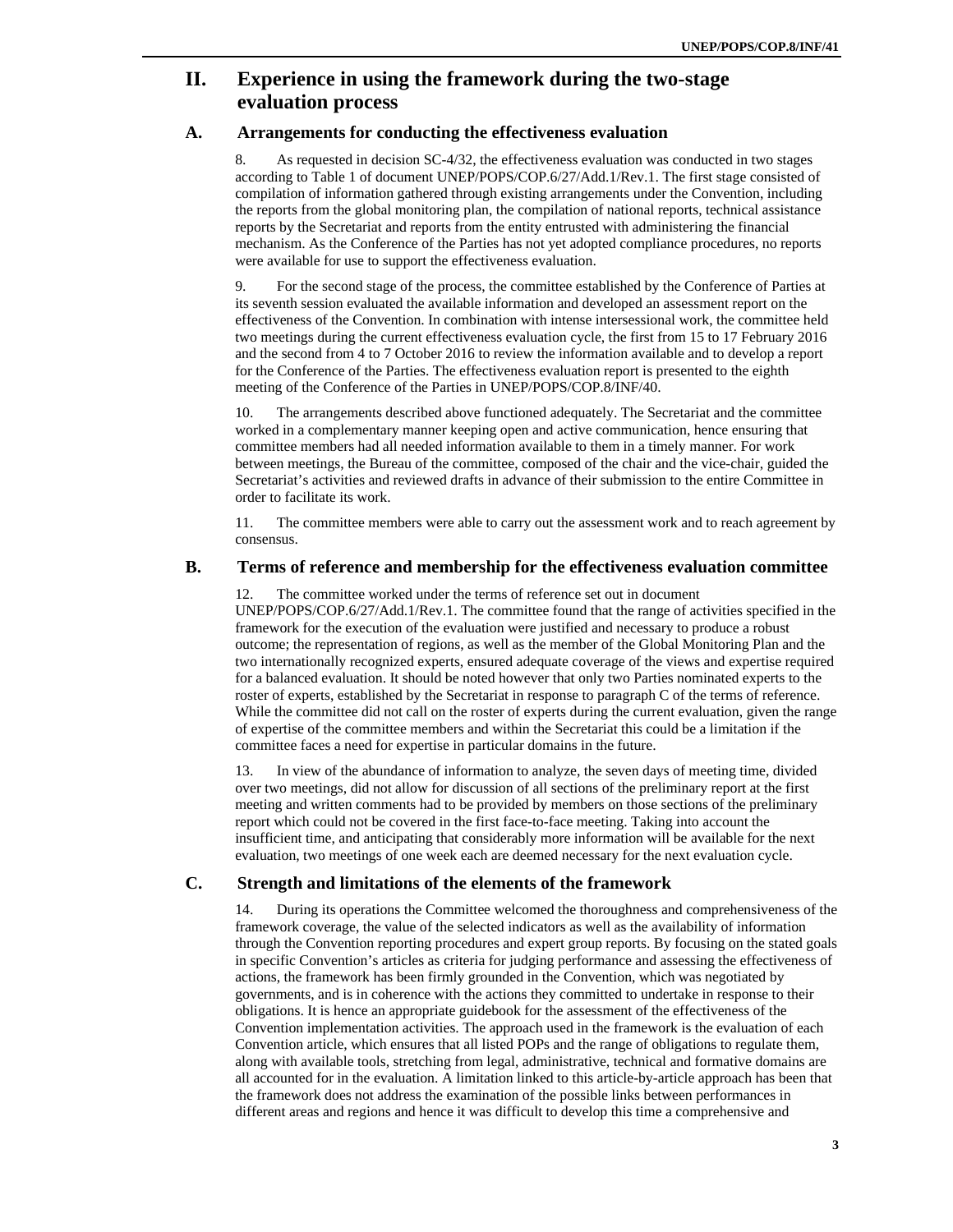integrated picture of the Convention's effectiveness from a global perspective. The committee conducted its assessment of the Convention's overall objectives stated in Article 1 using the outcome of the Global Monitoring Plan for POPs as directed by the framework. While the framework contains a discussion of general issues, it would be useful to develop a series of indicators for general and crosscutting issues to support the overall assessment of the Convention.

15. The use of a combination of both process and outcome indicators in the framework ensures that the quantitative goals as well as the Convention support mechanisms and processes are all analyzed and considered; thus, the framework in general supports adequately the evaluation process. However the shortcomings in the information provided through national reports, and the non-existence of a compliance mechanism to provide compliance information makes it difficult to attribute changes observed to measures undertaken and hinders the assessment of direct cause-effect relationships in the current exercise.

# **D. Relevance and limitations of the indicators**

16. The framework defined a high number of metrics for evaluating the outcomes of Convention implementation activities (output and process indicators) and these have been based on the Convention information tools such as the national reports, the global monitoring reports and specialized expert groups outputs. A total of 57 indicators were generated to support the assessment of all substantive  $articles<sup>2</sup>$  with the exception of Article 17 on compliance. In most cases the sources of information and data have been clearly identified and are available to the Secretariat through Convention instruments. In its assessment the committee however encountered at times difficulties with the use of some of the indicators, particularly with regards to the number of indicators related to a specific Article or by the limited fit between the indicator, the evaluation questions and the data available for use.

17. Many of the proposed indicators are qualitative and/or process oriented as compared to quantitative outcome indicators. This is understandable for such a complex undertaking with many administrative and legal processes whose outcomes can be difficult to quantify in the short term, while supporting the protection of human health and the environment. In many countries the existence of the Convention led to increased awareness of the issues of sound chemical management at public, political and parliamentarian levels and also to the development of legislative frameworks with outcomes that will only be appreciated in the long-term. Consecutive evaluations may allow the assessment of these long-term outcomes and the information generated during the first effectiveness evaluation cycle will provide a useful baseline for these evaluations.

18. The evaluation committee was mindful of the stated purpose of the effectiveness evaluation, which is to assess whether the Convention has succeeded in achieving its objective of protecting human health and the environment from POPs; to determine the effectiveness of the specific measures taken to implement the Convention in achieving this objective; and to identify ways to improve the effectiveness of the Convention. The assessment considers that any change towards establishment of control mechanisms and reduction of levels of POPs in humans and the environment can be considered a success in protecting human health and the environment from POPs.

19. On the downside, the lack of performance criteria or benchmarks to judge the level of changes and prepare the ground for trends analysis during future assessments is seen as a drawback. Additionally, in the reporting forms, some of the questions informing qualitative indicators have not been precise enough to generate unambiguous results and they do not indicate whether administrative or legislative tools developed towards Convention implementation were used or not. The combination of these limitations made it challenging to determine the effectiveness of the specific measures taken to implement the Convention. To support the assessment of the levels of changes in a quantitative manner during future evaluations, Parties should enhance the quality and precision of data provided in their national reports.

 <sup>2</sup> <sup>2</sup> Article 2 on definitions and Articles 18-30 on Convention support process have not been included in the framework.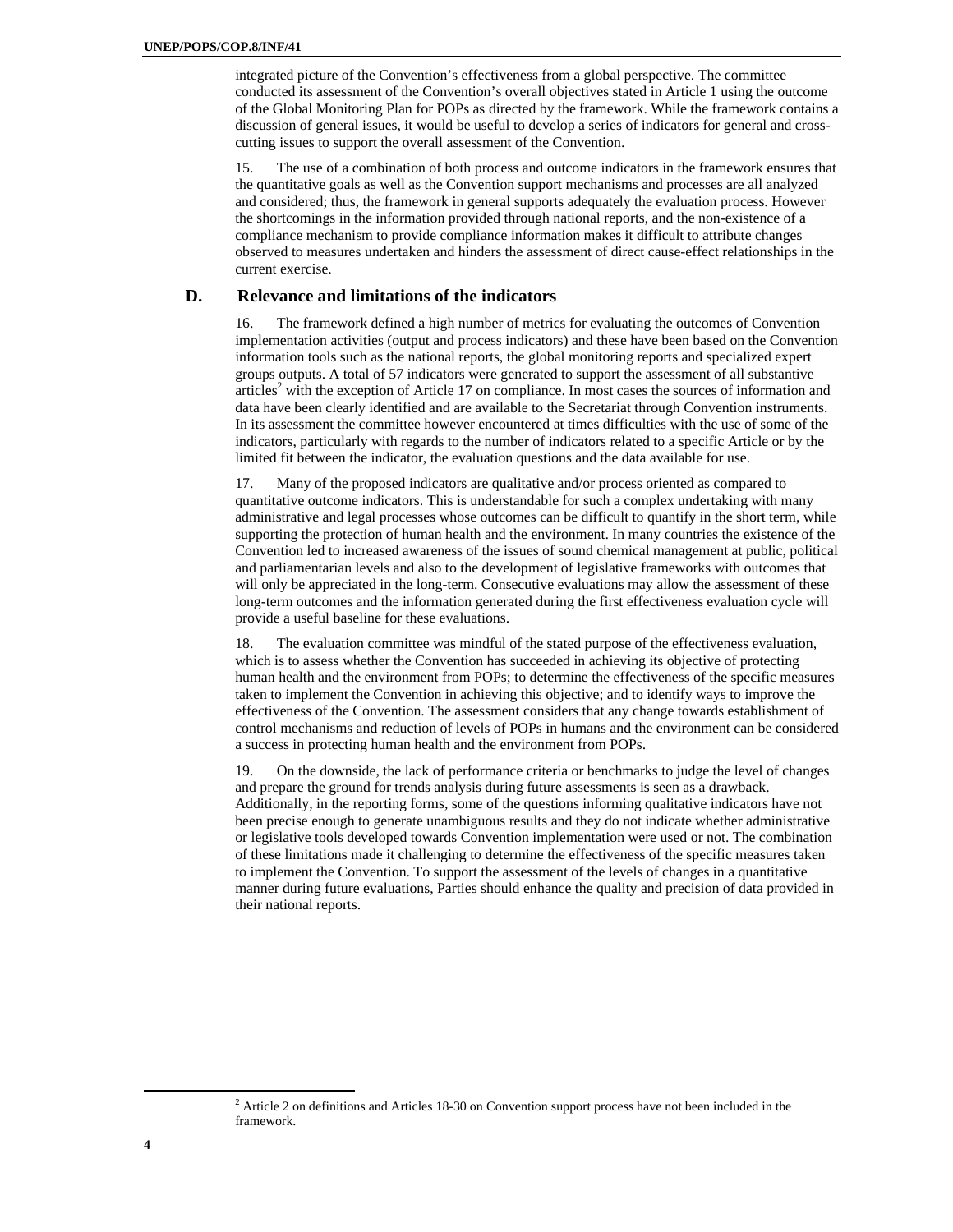#### **Specific examples:**

20. Process indicator 1 for Article 3: the date on which each Party has implemented measures, including legal and administrative measures, to control the production, import, export and use of POPs listed in Annexes A and B that meet or exceed the Convention's requirements. The analysis showed that the date on which individual Parties implemented a measure does not provide a measure of success under the Convention; rather the number of Parties that have implemented measures at a particular time will be more useful and a small change in the indicator will be enough to address this issue. Such change will be coherent with figure B1 "Changes in the number of Parties that have implemented measures, including legal and administrative measures, to control the production, import, export and use of POPs, from before 2004 and up to 2014" in the effectiveness evaluation report UNEP/POPS/COP.8/INF/40 and will not change the question or the analysis of data.

21. Have the production and use of new pesticides or new industrial chemicals that have the characteristics of POPs been prevented? The current indicator (process indicator 4) is "Number of Parties with regulatory and assessment schemes for new pesticides and/or new industrial chemicals" which does not provide a direct measure of the prevention of the production/use of new POPs as the question does not ask whether the regulatory schemes include the POPs criteria; it is based on the assumption that if Parties have regulatory/assessment schemes for new chemicals, it is possible that such schemes include provisions to screen for POPs criteria and therefore "may" identify new POPs and stop their production/use. This indicator can be improved by using the formulation used by the POPRC in its survey and that asked whether these assessment schemes allow for screening substances for their POPs characteristics using the criteria in Annex D of the Convention.

22. The availability of information on import of POPs for use was lower than that of production of POPs and export of POPs for use. The numbers did not match with the information available for the export of POPs for use. When a country A reports that it imported to or exported POPs from a country B it may happen that the same information does not appear in the reporting by the country B, generating discrepancies in the global quantitative import/export aggregation.

23. This shows the need for a verification and validation mechanism of national reports. Such validation would have been implemented through a compliance system if the latter had been in place. In the absence of compliance mechanism, consideration should be given to other approaches that could fill the gap either through feedback from the Secretariat or an electronic support in the reporting form in order to secure coherence between data reported for import and for export by Parties.

#### **E. Impact of data compilation and validation processes**

24. In the absence of a platform to verify compliance and validate the accuracy of compiled data, the work of the effectiveness evaluation committee has been conditional to the clarity of responses from Parties. Where dedicated processes and expert groups have been established to support data generation, compilation and review, the committee received structured and verified reports that helped them in assessing the performance of measures. The monitoring report produced under the Global Monitoring Plan of the Convention, the reports received from the DDT expert group, from the experts on the Toolkit for unintentional POPs, and from the PCB Elimination Network, are illustrative of this case. These groups through their operation and data analysis have contributed to QA/QC of the reported data in their respective areas.

25. It is however essential that the various reports contributing to the effectiveness evaluations are synchronized so as to ensure integration and coherence in the assessments presented to the Conference of Parties. A point in case is the audit of the financial mechanism that has not been available for consultation by the committee.

26. Other information collection processes such as the national reports, where the responsibility is with each Party to provide, through its focal points, the available information in response to the questions in the reporting form, have been associated with two major problems:

The first is linked with the lack of focus in questions. Despite all efforts made in aligning the reporting questionnaires and the framework of effectiveness evaluation, there are still occurrences where questions do not have the desirable specificity for generating the data required by the evaluators and cases where the reporting forms do not contain questions informing an indicator. For example, while quantities of POPs used appears in the indicators, there is no direct question in the national reporting questionnaire asking for information on the use of POPs including the quantities due to the fact that, according to paragraph 2 of Article 15, only information on production, import and export is required by the Convention;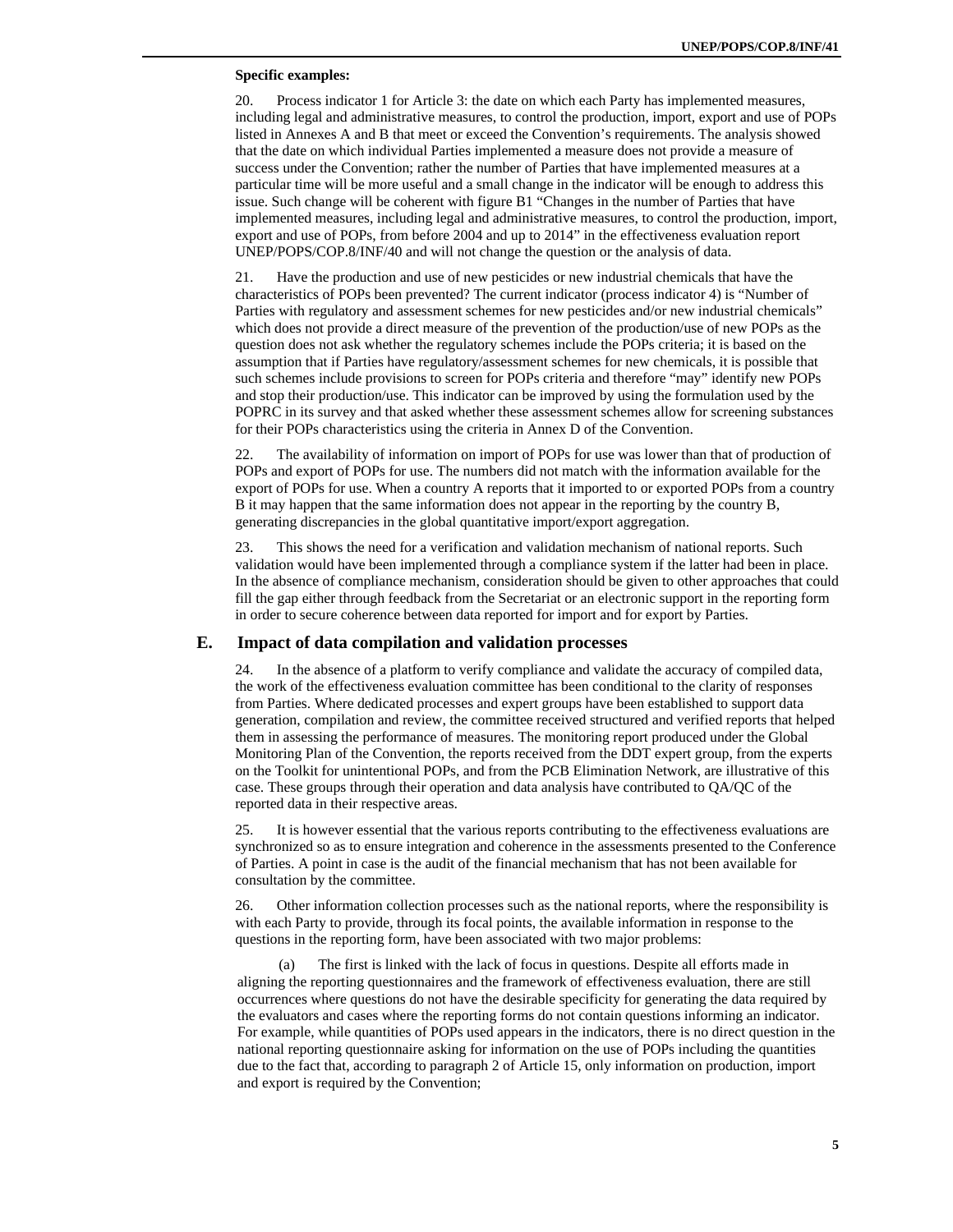(b) The second is the low percentage of responses and the number of responses that contain missing, partial, or incoherent data for issues such as import and export or differences in interpretation of similar situations. In this regard, for the assessment of whether Parties should be considered as having implemented measures to control POPs, some Parties considered that they have met their obligations using existing general legislation which can cover listed POPs, while other Parties considered that they have not met their obligations, as they have no specific legislation for the listed POPs.

# **III. Comments and recommendations on the elements and indicators of the framework**

27. During its operation, the Committee evaluated the effectiveness of Convention articles through the lenses provided in the framework for effectiveness evaluation and also compiled the shortcomings it noticed in the use of the indicators to be used for the assessment. These assessments of the indicators are summarized below and in the tables of the appendix to the present annex.

#### **A. Objectives (Article 1)**

28. Of the three indicators that were identified for this Article:

(a) All indicators 1to3 are considered adequate to evaluate the effectiveness of the efforts to achieve the Convention objective set out in Article 1;

(b) Further data sources could be expanded beyond the data published in the GMP to include other relevant monitoring data validated by monitoring experts under the GMP.

# **B. Measures to reduce or eliminate releases from intentional production and use (Article 3)**

29. Of the four indicators that were identified in the framework for this Article:

(a) Indicator 1 assesses the date on which each Party has implemented measures to control the production, import, export and use of the POPs listed in Annexes A and B. The overall number of Parties taking measures could be a more informative indicator than the date at which these are taken, at least for the first 12 chemicals. Using this measure, one would be able to assess the increase over time in the number of Parties implementing measures. The date when Parties take measures is nevertheless important for newly listed chemicals. Additionally it would be useful to have information on the extent to which the Convention is being implemented through legal or administrative measures and the extent to which such measures are enforced. Such data are not readily available, however, and when available are not easily compared between countries or regions;

(b) Indicator 2 assesses, for each chemical listed in Annexes A and B, changes in quantities produced, used, imported and exported for use. Information about the quantities of the chemicals used can currently only be compiled from the NIPs. Increased capacity of Parties to report data on quantities of POPs used including on whether import and export are for use or disposal will support both indicators 2 and 3;

(c) Indicator 4 assesses the number of Parties with regulatory and assessment schemes for new pesticides and/or new industrial chemicals but does not tell whether the schemes cover POPs criteria. The question relevant to Article 3 paragraph 3 of the Convention, whether the national regulatory framework to control new chemicals includes the POPs criteria specified in Annex D of the Convention has been added to the Article 15 reporting questionnaire and the indicator should be revised to reflect this addition.

# **C. Specific exemptions and notification of use (Article 4)**

The two indicators identified for assessing the effectiveness of Article 4 are adequate. However, it is also possible that not all Parties that are in need of such exemptions have notified to the Secretariat to register.

## **D. Measures to reduce or eliminate releases from unintentional production (Article 5)**

31. Of the seven indicators that were identified:

(a) The number of proposed indicators to evaluate the effectiveness of Article 5 is too high. While process indicators can enable an assessment of the action taken by Parties on these issues, the number of process indicators can be reduced;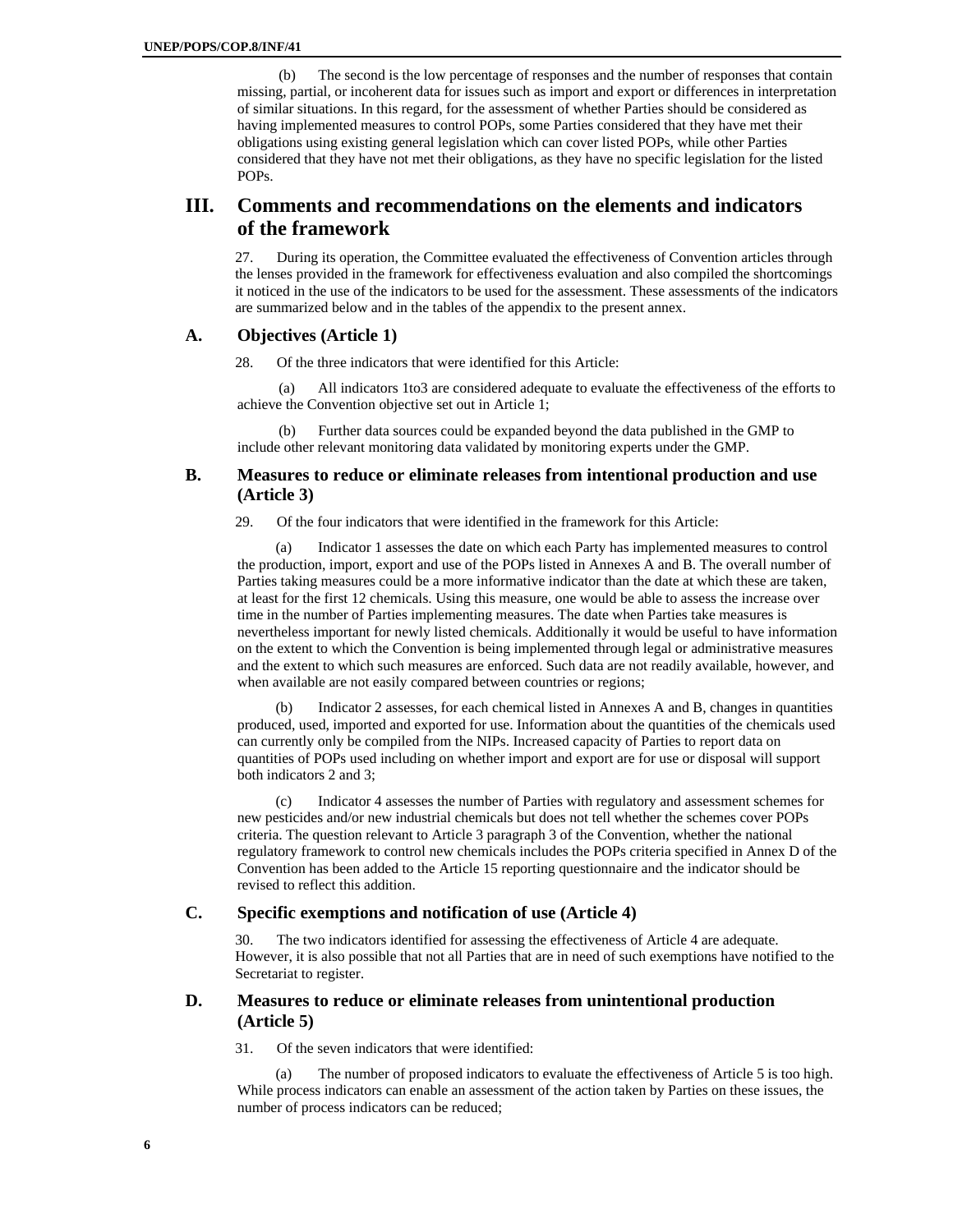(b) The major information needed to assess the effectiveness of Article 5 relates to changes in releases over time (outcome indicator 7). BAT and BEP guidance indicated that PCDD/PCDF can be used as indicative of the releases of other unintentionally released POPs;

(c) Indicator 7 should be kept and the other indicators should be revised or combined in order to reduce their number if possible.

## **E. Measures to reduce or eliminate releases from stockpiles and wastes (Article 6)**

32. Of the six indicators that were identified for this Article:

(a) The major information needed to assess the effectiveness of Article 6 pertains to changes in quantities of POPs disposed of over time (i.e. outcome indicators 3 and 6). While the quantities of stockpiles and the quantities of wastes identified and destroyed are not addressed in the national reporting questionnaire, there are possibilities to obtain this information. As recommended in the evaluation report, data collection mechanisms for determining how much of specific POPs waste has been destroyed or otherwise appropriately disposed of should be improved, in particular through working more closely with the Basel Convention (see recommendation in paragraph 102 of the executive summary of the effectiveness evaluation report);

(b) While process indicators can enable an assessment of the action taken by Parties on these issues, the number of process indicators can be reduced;

In order to support indicators 3 and 6, improvement of the reporting on quantities should be considered. Process indicators 2, 5 and 9 could be kept for evaluating Article 6; the other indicators should be revised or combined in order to reduce their number.

# **F. Implementation plans (Article 7)**

33. Of the three indicators that were identified for this Article:

(a) The important question to be asked when assessing this Article is whether the NIPs are serving their purpose and are improving implementation of the Convention. It may be useful to further examine the purpose of Article 7 as NIPs may prove to be helpful tools for Parties in more ways than that originally contemplated when the Convention was drafted;

(b) Process indicators 1 and 2 give a good overview of the implementation of Article 7 of the Convention;

(c) While all three indicators are considered as useful, outcome indicator 3 (comparison in the percentage change in the quantity of POPs produced, used, imported and exported for use by Parties that have completed national implementation plans and by Parties that have not completed such plans) presents a challenge; in effect the low number of Parties reporting use and import and export data does not enable a thorough evaluation of progress through this quantitative indicator;

Indicator 3 needs to be revised to reflect listing of new substances in the Annexes of the Convention and the resulting need to update the NIPs.

# **G. Listing of chemicals in Annexes A, B and C (Article 8)**

34. Using the single indicator in the framework and supplementing it by a qualitative assessment of the efficiency of the work of POPRC, e.g. submissions of information and comments, process details for particular chemicals, as well as the duration of the review process (length of time from nomination to listing) could enable addressing more comprehensively this Article.

#### **H. Information exchange (Article 9)**

35. Of the four indicators that were identified for this Article:

(a) Outcome indicators need to be defined for this Article e.g. % of Parties having an National Focal Point; and/or the number of Parties that sought information and have not been able to obtain it;

(b) The framing of process indicator 4 limits it to the number of Parties participating in information exchange activities organized by regional centres and excludes activities organized through other channels and in developed countries when reported through the national reports or other relevant sources. This indicator could be revised to include activities organized through other channels;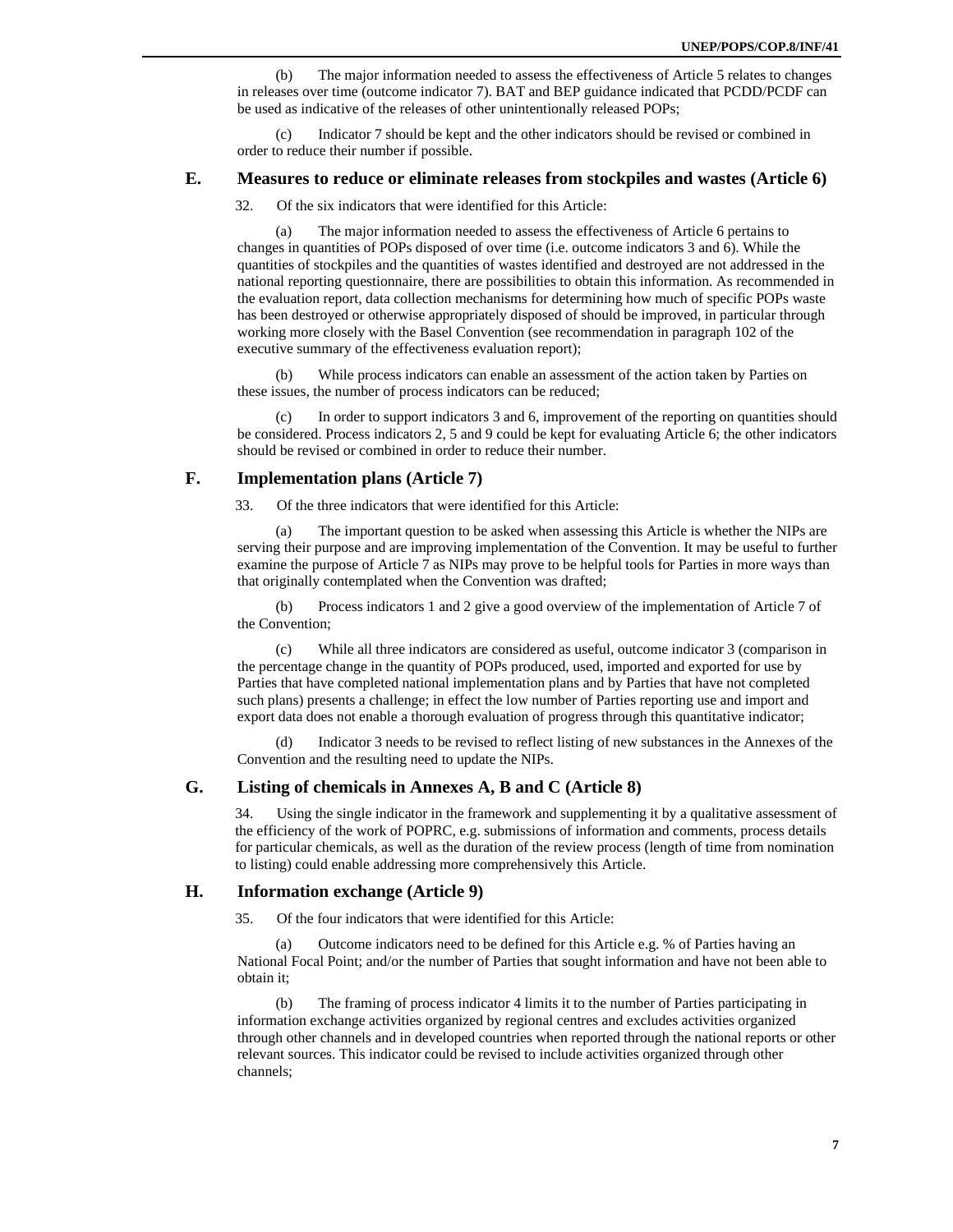(c) The indicators for Article 9 should be amended to reflect the recommendation set out in paragraph 120 of the executive summary of the effectiveness evaluation report, that ''Parties should continue to exchange information through the clearing-house mechanism. User surveys on the content, quality and impact of information exchange activities could be performed. Such surveys should be conducted in a cost efficient way e.g. through online questionnaires''.

# **I. Public information, awareness and education (Article 10)**

36. Of the three indicators that were identified for this Article:

(a) Outcome indicators need to be defined for this Article, e.g. number of Parties with publicly accessible PRTRs;

(b) An essential step in the development or updating of NIPs is supporting communication, information exchange and awareness-raising through multi-stakeholder participatory processes. NIP may serve as a proxy indicator for the effectiveness of Article 10. Needs assessment report and any other relevant documents could be used as well;

(c) Indicator 3 should evaluate what is happening at the national level and therefore activities by regional centers are not relevant here and should be evaluated under Article 12. Indicator 3 should be revised accordingly.

## **J. Research, development and monitoring (Article 11)**

37. Of the three indicators that were identified for this Article:

(a) There is a need to define an outcome indicator for this Article that captures the collaborative/partnership aspect in addressing research and development needs for POPs, e.g., accounting for the Parties that are engaged in multinational research and development activities related to POPs. Such a metric would account for smaller and less developed countries (in terms of their POPs analysis capacity) engaging in partnerships with other Parties that are better equipped to address POPs research and development and analysis needs. Both developed and developing country (in terms of POPs analysis capacity) could contribute positively to such an outcome indicator. This metric could also capture two equally developed countries benefiting from each other's expertise with the analysis of specific POPs;

(b) The availability of relevant data sources for a new outcome indicator should be verified and confirmed.

## **K. Technical assistance and financial resources (Articles 12–14)**

38. Of the fourteen indicators that were identified for several outcomes of these Articles:

(a) The order of the indicators in the framework, mixing financial and technical assistance indicators, could be revised to facilitate separate assessment of financial and technical assistance aspects;

(b) Overall, the number of indicators is too high, and, for some, information is very difficult, if not impossible, to find. Some of them could be combined to reduce the number;

(c) The revision of technical assistance indicators should take into account the relevant recommendation in the effectiveness evaluation report (see recommendation in paragraph 134 of the executive summary of the effectiveness evaluation report: "There is a need to strengthen the gathering of information on the provision of technical assistance and technology transfer through national reports under Article 15, the Secretariat's technical assistance programme, from GEF projects and other sources. This could also include information on how these activities impacted Parties' capacities to fulfill their obligations under the Stockholm Convention;

Given the provisions of Article 12.4, process indicators 9 and 10 may need to be amended to cover both technical assistance and technology transfer needs. They could also be combined as reporting on technical assistance and technology transfer is often mixed up, making a clear delineation between them difficult;

(e) For the assessment of financial resources, indicators are needed to address what are the eligible needs, how much funding is available to meet the needs, and how funding is being disbursed. Decision SC-7/20 adopted the terms of reference for the fourth review of the financial mechanism which could inform a revised set of indicators in accordance with the aspects assessed in the review, namely: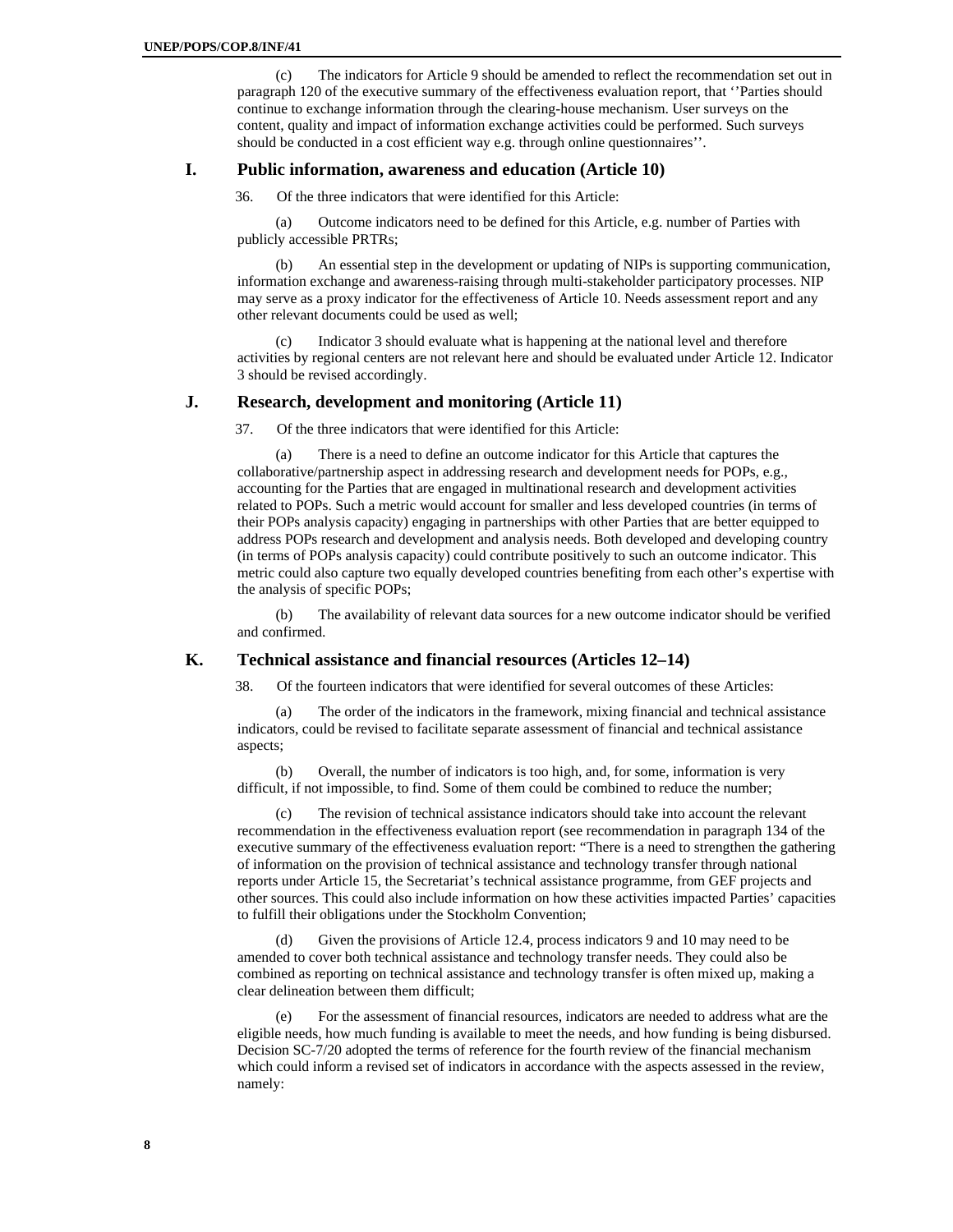- (i) The ability of the financial mechanism to meet the changing needs of developing-country Parties and Parties with economies in transition;
- (ii) The criteria and guidance referred to in paragraph 7 of Article 13 of the Convention, including the financial mechanism's ability to incorporate policy guidance from the Conference of the Parties;
- (iii) The level of funding;
- (iv) The effectiveness of the performance of the institutional entities entrusted with the operation of the financial mechanism.

## **L. Reporting (Article 15)**

39. Of the three indicators have been identified for this Article:

(a) The first indicator could become an outcome indicator which combines completeness and timelines of reporting, i.e., "Proportion of Parties' reporting complete and on time" This would include information from indicator 2 (as it addresses completeness), and indicator 3 would then not be needed;

(b) An additional indicator could include 'optional information' provided in national reports; these data could help inform future effectiveness evaluations;

The timeliness, completeness and quality of the national reports submitted by Parties are essential to support the evaluation process. The present evaluation was hampered by the limited available data from national reports. These limitations will also impact the work of a future compliance committee, when established, and remedial measures are required to address the issue.

# **M. Effectiveness evaluation (Article 16)**

The one indicator identified for assessing the effectiveness of Article 16 can only be assessed after the end of the first evaluation cycle and the development of the first set of recommendations from effectiveness evaluation.

### **N. Non-compliance (Article 17)**

41. At the time of the writing of this report, the Conference of the Parties has not approved procedures and institutional mechanisms for determining compliance with the provisions of the Convention and for the treatment of Parties found to be in non-compliance. Accordingly, there is no information currently available on non-compliance even though Article 17 is clear that a mechanism shall be developed by the Parties "as soon as practicable".

42. It is recommended that the framework contain at least one indicator regarding the establishment of the compliance mechanism.

### **O. General and cross-cutting issues**

43. The evaluation also considers more general and cross-cutting questions of effectiveness, which do not relate to specific Articles, but to the effectiveness of the Convention as a whole, such as:

(a) How many Parties are there to the Convention?;

(b) What is the number of Parties for which the amendments to list additional chemicals in Annexes A, B or C have entered into force?;

(c) Of the non-Parties, are there any major producers, users, importers, exporters, or emitters of POPs?;

(d) Are all processes and requirements in the Convention implemented? (E.g. rules of procedure, development of guidance, review of articles requiring review, establishment of a compliance mechanism etc.).

44. While these are important to support the evaluation of the general effectiveness of the Convention, other related issues, such as POPs in products and alternatives, as well as the impacts of institutional settings, e.g., synergies, built to support the effective and efficient operation of the Convention are also of value and may be considered when amending the indicators. In developing new indicators, due consideration should be given to recommendations set out in paragraphs 173, 181, 182, 184 and 188 of the executive summary of the effectiveness evaluation report.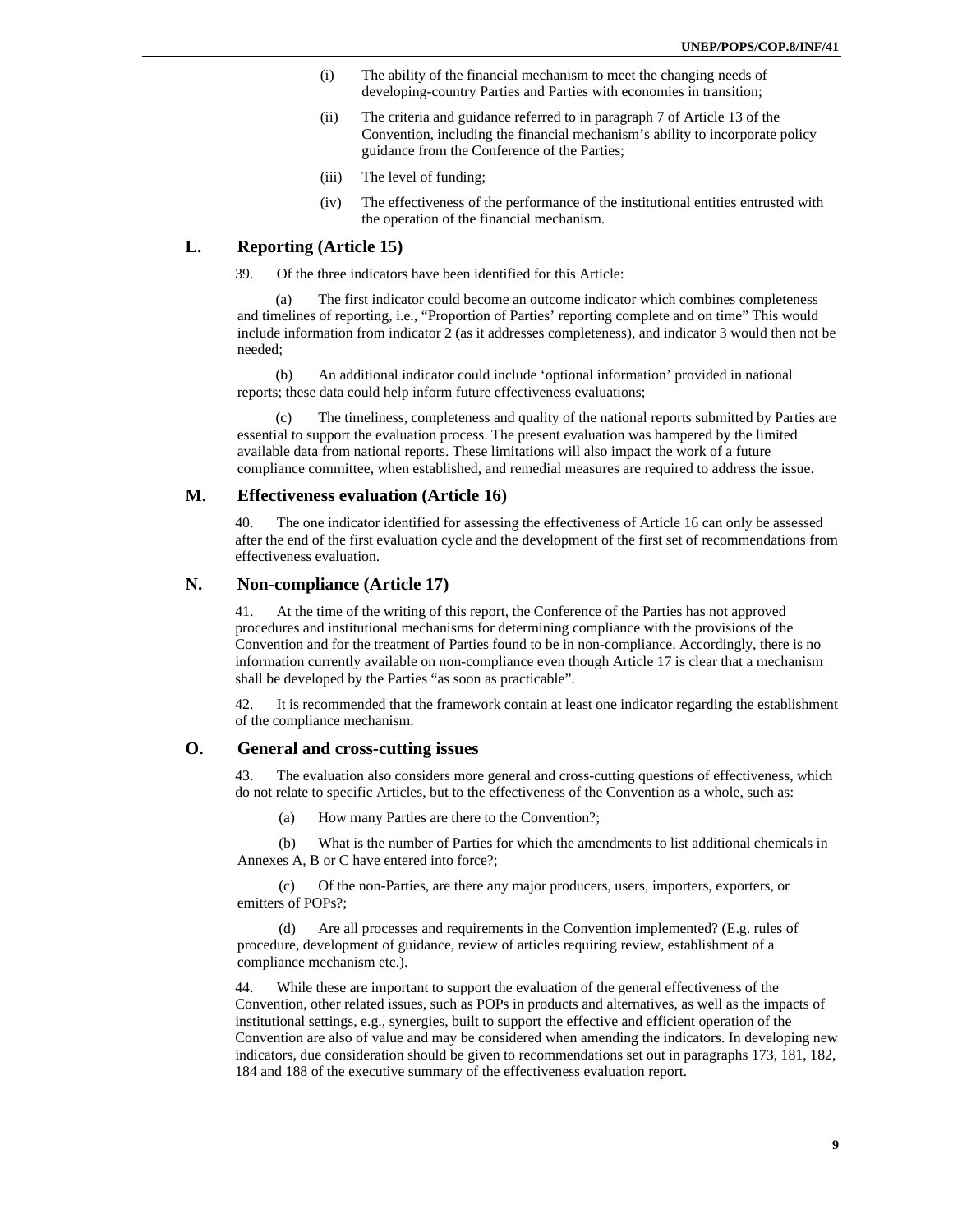# **APPENDIX: Summary table of assessment of indicators in the framework document**

|                     | Protecting human health and the environment (Article 1) |                                                                                                    |                                                                   |                                                                   |                                       |  |  |
|---------------------|---------------------------------------------------------|----------------------------------------------------------------------------------------------------|-------------------------------------------------------------------|-------------------------------------------------------------------|---------------------------------------|--|--|
|                     | <b>Effectiveness evaluation framework</b>               |                                                                                                    | Assessment of information sources and applicability of indicators |                                                                   |                                       |  |  |
| <b>Indicator</b>    | <b>Definition</b>                                       | <b>Source of information</b>                                                                       | Data availability/                                                | <b>Data limitations</b>                                           | <b>Conclusions/Recommendations</b>    |  |  |
|                     |                                                         |                                                                                                    | <b>Applicability of</b>                                           |                                                                   |                                       |  |  |
|                     |                                                         |                                                                                                    | indicator                                                         |                                                                   |                                       |  |  |
| Outcome indicator 1 | Changes in levels of                                    | Global monitoring reports;                                                                         | Data exist to evaluate                                            |                                                                   | Indicators $(1) - (3)$ are considered |  |  |
|                     | each of the listed                                      | The second global monitoring                                                                       | changes in POPs levels                                            |                                                                   | adequate to evaluate the              |  |  |
|                     | persistent organic                                      | report has been developed on                                                                       | over time starting with                                           |                                                                   | effectiveness of the efforts to       |  |  |
|                     | pollutants in air                                       | the basis of the five regional                                                                     | the second phase of the                                           |                                                                   | achieve the Convention objective      |  |  |
| Outcome indicator 2 | Changes in levels of the                                | monitoring reports                                                                                 | GMP and second                                                    |                                                                   | set out in Article 1.                 |  |  |
|                     | listed persistent organic                               | (UNEP/POPS/COP.7/INF/38)                                                                           | monitoring reports.                                               |                                                                   |                                       |  |  |
|                     | pollutants in humans                                    |                                                                                                    | Baseline data on the 12                                           |                                                                   | Further, data sources could be        |  |  |
| Outcome indicator 3 | Changes in levels of the                                |                                                                                                    | initially listed POPs                                             |                                                                   | expanded beyond the data              |  |  |
|                     | listed persistent organic                               |                                                                                                    | exist in all core                                                 |                                                                   | published in the GMP reports, to      |  |  |
|                     | pollutants in other                                     |                                                                                                    | matrices and in                                                   |                                                                   | include other relevant monitoring     |  |  |
|                     | environmental media, as                                 |                                                                                                    | additional media from                                             |                                                                   | data validated by monitoring          |  |  |
|                     | available                                               |                                                                                                    | the five UN regions.                                              |                                                                   | experts under the GMP.                |  |  |
|                     |                                                         |                                                                                                    | Data on the newly                                                 |                                                                   |                                       |  |  |
|                     |                                                         |                                                                                                    | listed POPs exist                                                 |                                                                   |                                       |  |  |
|                     |                                                         |                                                                                                    | mostly for air, and                                               |                                                                   |                                       |  |  |
|                     |                                                         |                                                                                                    | partially for human                                               |                                                                   |                                       |  |  |
|                     |                                                         |                                                                                                    | milk and blood.                                                   |                                                                   |                                       |  |  |
|                     |                                                         |                                                                                                    | Temporal trend                                                    |                                                                   |                                       |  |  |
|                     |                                                         |                                                                                                    | information for PFOS                                              |                                                                   |                                       |  |  |
|                     |                                                         |                                                                                                    | in water is still very                                            |                                                                   |                                       |  |  |
|                     |                                                         |                                                                                                    | limited.                                                          |                                                                   |                                       |  |  |
|                     |                                                         |                                                                                                    |                                                                   |                                                                   |                                       |  |  |
|                     |                                                         | Assessing measures to reduce or eliminate releases from intentional production and use (Article 3) |                                                                   |                                                                   |                                       |  |  |
|                     | <b>Effectiveness evaluation framework</b>               |                                                                                                    |                                                                   | Assessment of information sources and applicability of indicators |                                       |  |  |
| <b>Indicator</b>    | <b>Definition</b>                                       | <b>Source of information</b>                                                                       | Data availability/                                                | <b>Data limitations</b>                                           | <b>Conclusions/Recommendations</b>    |  |  |
|                     |                                                         |                                                                                                    | <b>Applicability of</b>                                           |                                                                   |                                       |  |  |
|                     |                                                         |                                                                                                    | indicator                                                         |                                                                   |                                       |  |  |
| Process indicator 1 | Date on which each                                      | Either the third, second, first                                                                    | The quantitative                                                  | The date of implementation                                        | Indicator 1 assesses the date on      |  |  |
|                     | Party has implemented                                   | national reports or the                                                                            | information on the                                                | of a measure would not                                            | which each Party has implemented      |  |  |
|                     | measures, including legal                               | national implementation plans                                                                      | production of POPs                                                | reflect voluntary actions that                                    | measures to control the production,   |  |  |
|                     | & administrative                                        | (NIPs) for indicators 1, 2, and                                                                    | reported by Parties is                                            | took place before the                                             | import, export and use of the POPs    |  |  |
|                     | measures, to control the                                | $\overline{3}$ .                                                                                   | extremely limited                                                 | measure was in place.                                             | listed in Annexes A and B.            |  |  |
|                     | production, import,                                     |                                                                                                    |                                                                   |                                                                   | Revise indicator 1 to derive the      |  |  |
|                     | export and use of POPs                                  | The information on POPs                                                                            | There is no question in                                           | The degree to which the                                           | overall number of Parties taking      |  |  |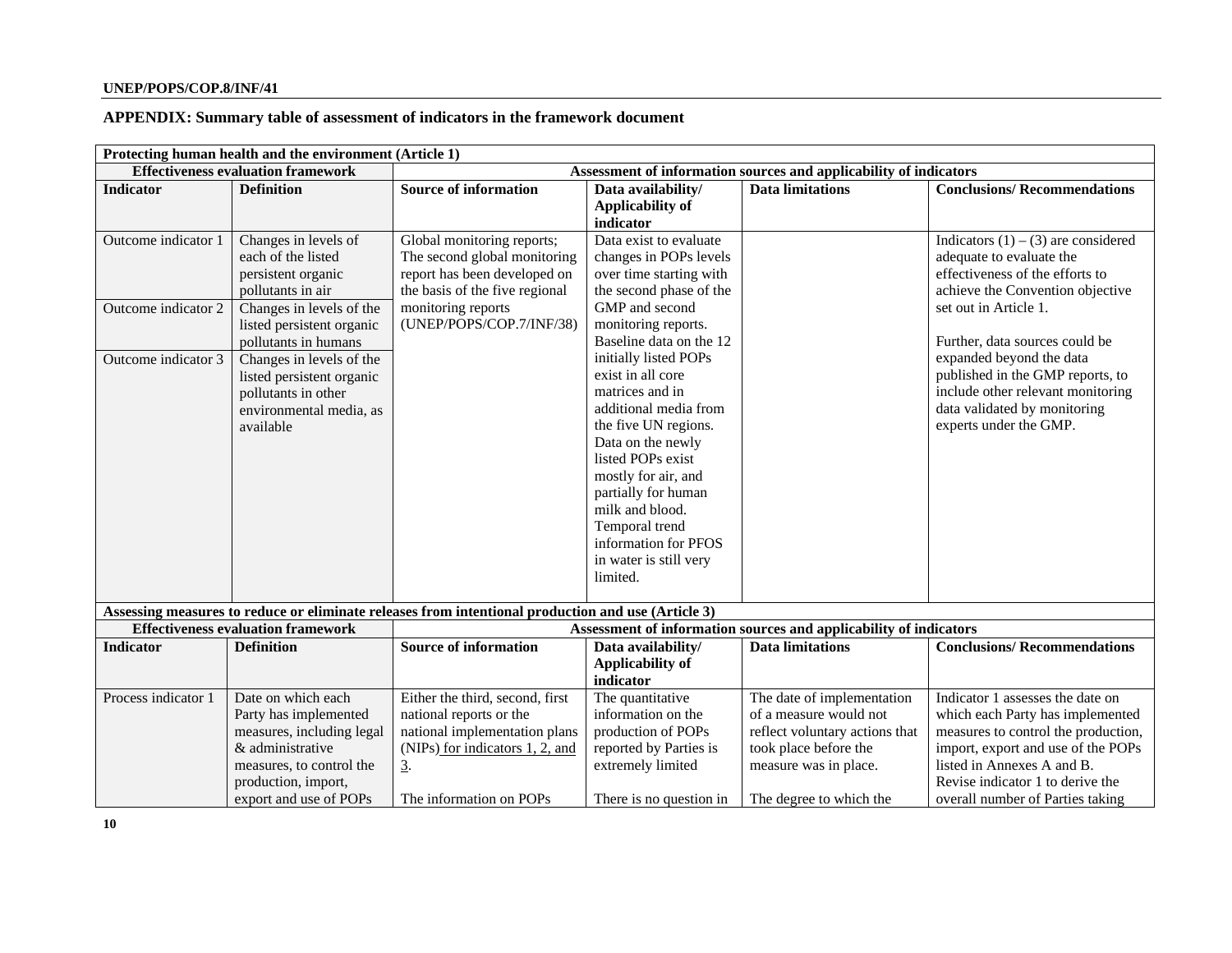|                                     | listed in Annexes A and<br>B that meet or exceed the                                                                                            | listed in $2013$ and $2015$ is<br>expected to be reported in the                                                                                                                                                                                                                                                                                                                                                                                                                                             | the national report<br>questionnaire asking                                                                                                                                                                                                                                                                                                                                                                                                                                                                             | measure is implemented<br>would not be measured, nor                                                                                                                                                                                                                                                                                                                                                                                                                                                                                                                                                                                                                  | measures at specific date. Using<br>this measure, one would be able to                                                                                                                                                                                                                                                                                                                                                                                                                                                                                                                                                                                                                                                                                                 |
|-------------------------------------|-------------------------------------------------------------------------------------------------------------------------------------------------|--------------------------------------------------------------------------------------------------------------------------------------------------------------------------------------------------------------------------------------------------------------------------------------------------------------------------------------------------------------------------------------------------------------------------------------------------------------------------------------------------------------|-------------------------------------------------------------------------------------------------------------------------------------------------------------------------------------------------------------------------------------------------------------------------------------------------------------------------------------------------------------------------------------------------------------------------------------------------------------------------------------------------------------------------|-----------------------------------------------------------------------------------------------------------------------------------------------------------------------------------------------------------------------------------------------------------------------------------------------------------------------------------------------------------------------------------------------------------------------------------------------------------------------------------------------------------------------------------------------------------------------------------------------------------------------------------------------------------------------|------------------------------------------------------------------------------------------------------------------------------------------------------------------------------------------------------------------------------------------------------------------------------------------------------------------------------------------------------------------------------------------------------------------------------------------------------------------------------------------------------------------------------------------------------------------------------------------------------------------------------------------------------------------------------------------------------------------------------------------------------------------------|
|                                     | Convention's<br>requirements                                                                                                                    | fourth national report to be<br>submitted in 2018. Therefore                                                                                                                                                                                                                                                                                                                                                                                                                                                 | for information on the<br>use of POPs including                                                                                                                                                                                                                                                                                                                                                                                                                                                                         | its enforcement.                                                                                                                                                                                                                                                                                                                                                                                                                                                                                                                                                                                                                                                      | assess the increase over time in the<br>number of Parties implementing                                                                                                                                                                                                                                                                                                                                                                                                                                                                                                                                                                                                                                                                                                 |
|                                     |                                                                                                                                                 | reports on those chemicals are                                                                                                                                                                                                                                                                                                                                                                                                                                                                               | the quantities.                                                                                                                                                                                                                                                                                                                                                                                                                                                                                                         |                                                                                                                                                                                                                                                                                                                                                                                                                                                                                                                                                                                                                                                                       | measures. The date when Parties                                                                                                                                                                                                                                                                                                                                                                                                                                                                                                                                                                                                                                                                                                                                        |
| Outcome indicator<br>$\overline{c}$ | For each chemical listed<br>in Annexes A and B,<br>changes in quantities<br>produced, used, imported<br>and exported for use                    | not covered in the current<br>report.<br>The information on the use of<br>POPs was solely obtained<br>from the NIPs as it was not                                                                                                                                                                                                                                                                                                                                                                            | Quantities produced,<br>imported and exported<br>for use are provided for<br>some chemicals in a<br>few national reports.                                                                                                                                                                                                                                                                                                                                                                                               | Data reported are not always<br>for the same span of years.<br>Data for certain years may<br>be missing or available only<br>for a range of years.                                                                                                                                                                                                                                                                                                                                                                                                                                                                                                                    | take measures is important for<br>newly listed chemicals and should<br>be retained in the indicator.<br>Additionally it would be useful to<br>have information on the extent to                                                                                                                                                                                                                                                                                                                                                                                                                                                                                                                                                                                        |
| Outcome indicator<br>3              | For each chemical listed<br>in Annexes A and B,<br>changes in quantities<br>imported or exported for<br>environmentally sound<br>waste disposal | asked in the national reports<br>Information on $DDT1$ , PCB,<br>PFOS, its salts and PFOSF<br>and BDEs (hexa and<br>heptaBDE, tetra and<br>pentaBDE), from the separate<br>dedicated processes for<br>collecting and reviewing<br>information.<br>For indicator 4: the third<br>national reports and<br>document<br>UNEP/POPS/COP.5/INF/9<br>on the functioning of<br>regulatory and assessment<br>schemes for new and existing<br>pesticides and industrial<br>chemicals (POPs Review<br>committee survey). | For PCBs the data<br>obtained from the<br>national reports are<br>likely to be an<br>underestimation due to<br>a number of reasons<br>e.g. low response rates,<br>different units used in<br>reporting, incomplete<br>inventories.<br>Quantities imported or<br>exported for<br>environmentally sound<br>waste disposal are<br>provided for some<br>chemicals in a few<br>national reports<br>Currently there is a<br>lack of information on<br>environmentally sound<br>disposal and recycling<br>operations for BDEs. | Parties might not indicate<br>whether imports or exports<br>were for use or disposal.<br>The numbers for import of<br>POPs did not match with the<br>information available for the<br>export of POPs for use.<br>Providing a global overview<br>of the production and use of<br>PFOS, its salts and PFOSF is<br>currently challenging. Data<br>gaps are notable in<br>developing countries and<br>countries with economies in<br>transition.<br>Identification of products<br>that contain PFOS is<br>difficult, particularly in<br>imported products.<br>Information on quantities<br>imported or exported for<br>environmentally sound<br>waste disposal is scarce. | which the Convention is being<br>implemented through legal or<br>administrative measures and the<br>extent to which such measures are<br>enforced. A new indicator may be<br>developed to this end.<br>Indicator 2 assesses, for each<br>chemical listed in Annexes A and<br>B, changes in quantities produced,<br>used, imported and exported for<br>use. Information about the<br>quantities of the chemicals used<br>can currently only be compiled<br>from the NIPs, which don't assist<br>in tracking changes.<br>Find ways to improve the capacity<br>of Parties on reporting of data on<br>use volumes; and include options to<br>report concisely on whether import<br>and export are for use or disposal.<br>This will support both indicators 2<br>and $3$ . |

 $1$  Country responses to the DDT questionnaire, reports from the DDT expert group and the Global Alliance on Alternatives to DDT, publications of the World Health Organization (WHO), GEF documents and published articles.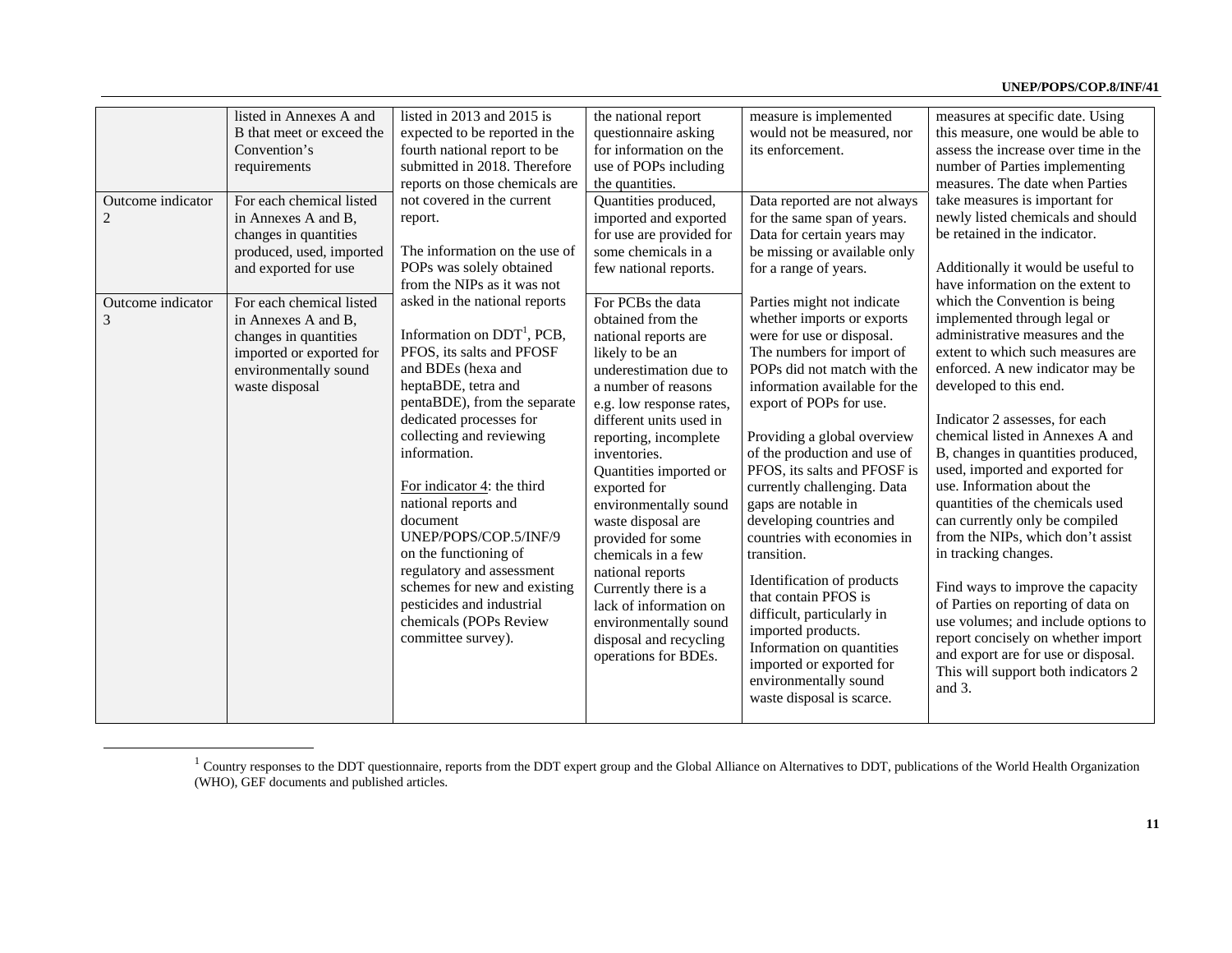|                     |                                                         |                                                                                              |                         |                                                                   | Indicator 4 is appropriate, as the    |  |  |
|---------------------|---------------------------------------------------------|----------------------------------------------------------------------------------------------|-------------------------|-------------------------------------------------------------------|---------------------------------------|--|--|
| Process indicator 4 | The number of Parties                                   |                                                                                              |                         |                                                                   | question relevant to Article 3        |  |  |
|                     | with regulatory and                                     |                                                                                              |                         |                                                                   | paragraph 3 of the Convention,        |  |  |
|                     | assessment schemes for                                  |                                                                                              |                         |                                                                   | whether the national regulatory       |  |  |
|                     | new pesticides and/or                                   |                                                                                              |                         |                                                                   | framework to control new              |  |  |
|                     | new industrial chemicals                                |                                                                                              |                         |                                                                   | chemicals includes the POPs           |  |  |
|                     |                                                         |                                                                                              |                         |                                                                   | criteria specified in Annex D of the  |  |  |
|                     |                                                         |                                                                                              |                         |                                                                   | Convention has been added to the      |  |  |
|                     |                                                         |                                                                                              |                         |                                                                   | Article 15 reporting form in the      |  |  |
|                     |                                                         |                                                                                              |                         |                                                                   | third national reports.               |  |  |
|                     |                                                         |                                                                                              |                         |                                                                   |                                       |  |  |
|                     |                                                         |                                                                                              |                         |                                                                   | Indicator 4 text should be revised    |  |  |
|                     |                                                         |                                                                                              |                         |                                                                   | as follows: "The number of parties    |  |  |
|                     |                                                         |                                                                                              |                         |                                                                   | with regulatory and assessment        |  |  |
|                     |                                                         |                                                                                              |                         |                                                                   | schemes, for new pesticides and/or    |  |  |
|                     |                                                         |                                                                                              |                         |                                                                   | new industrial chemicals,             |  |  |
|                     |                                                         |                                                                                              |                         |                                                                   | considering Annex D criteria."        |  |  |
|                     |                                                         |                                                                                              |                         |                                                                   |                                       |  |  |
|                     | Specific exemptions and notification of use (Article 4) |                                                                                              |                         |                                                                   |                                       |  |  |
|                     | <b>Effectiveness evaluation framework</b>               | Assessment of information sources and applicability of indicators                            |                         |                                                                   |                                       |  |  |
| <b>Indicator</b>    | <b>Definition</b>                                       | <b>Source of information</b>                                                                 | Data availability/      | <b>Data limitations</b>                                           | <b>Conclusions/Recommendations</b>    |  |  |
|                     |                                                         |                                                                                              | <b>Applicability of</b> |                                                                   |                                       |  |  |
|                     |                                                         |                                                                                              | indicator               |                                                                   |                                       |  |  |
| Process indicator 1 | Number of Parties who                                   | The register; COP decisions                                                                  | Data are readily        | It is assumed that Parties                                        | The indicators for assessing the      |  |  |
|                     | are registered for specific                             |                                                                                              | available.              | have registered exemptions                                        | effectiveness of Article 4 are        |  |  |
|                     | exemptions.                                             |                                                                                              |                         | as required. The number of                                        | adequate.                             |  |  |
|                     |                                                         |                                                                                              |                         | Parties registered for                                            |                                       |  |  |
|                     |                                                         |                                                                                              |                         | specific exemptions for the                                       | However, it is also possible that not |  |  |
|                     |                                                         |                                                                                              |                         | newly listed chemicals in                                         | all Parties that are in need of such  |  |  |
|                     |                                                         |                                                                                              |                         | commerce is lower than                                            | exemptions have notified to the       |  |  |
|                     |                                                         |                                                                                              |                         | expected                                                          | Secretariat to register               |  |  |
| Process indicator 2 | Number of extensions                                    |                                                                                              |                         | No extensions of                                                  |                                       |  |  |
|                     | that have been granted                                  |                                                                                              |                         | registrations of specific                                         |                                       |  |  |
|                     | after the five year                                     |                                                                                              |                         | exemptions have been                                              |                                       |  |  |
|                     | exemption period                                        |                                                                                              |                         | requested to date.                                                |                                       |  |  |
|                     |                                                         | Assessing measures to reduce or eliminate releases from unintentional production (Article 5) |                         |                                                                   |                                       |  |  |
|                     | <b>Effectiveness evaluation framework</b>               |                                                                                              |                         | Assessment of information sources and applicability of indicators |                                       |  |  |
| <b>Indicator</b>    | <b>Definition</b>                                       | <b>Source of information</b>                                                                 | Data availability/      | <b>Data limitations</b>                                           | <b>Conclusions/Recommendations</b>    |  |  |
|                     |                                                         |                                                                                              | <b>Applicability of</b> |                                                                   |                                       |  |  |
|                     |                                                         |                                                                                              | indicator               |                                                                   |                                       |  |  |
| Process indicator 1 | Number of Parties with                                  | Section IV of part B of the                                                                  | Data are readily        | The degree to which an                                            | The number of proposed indicators     |  |  |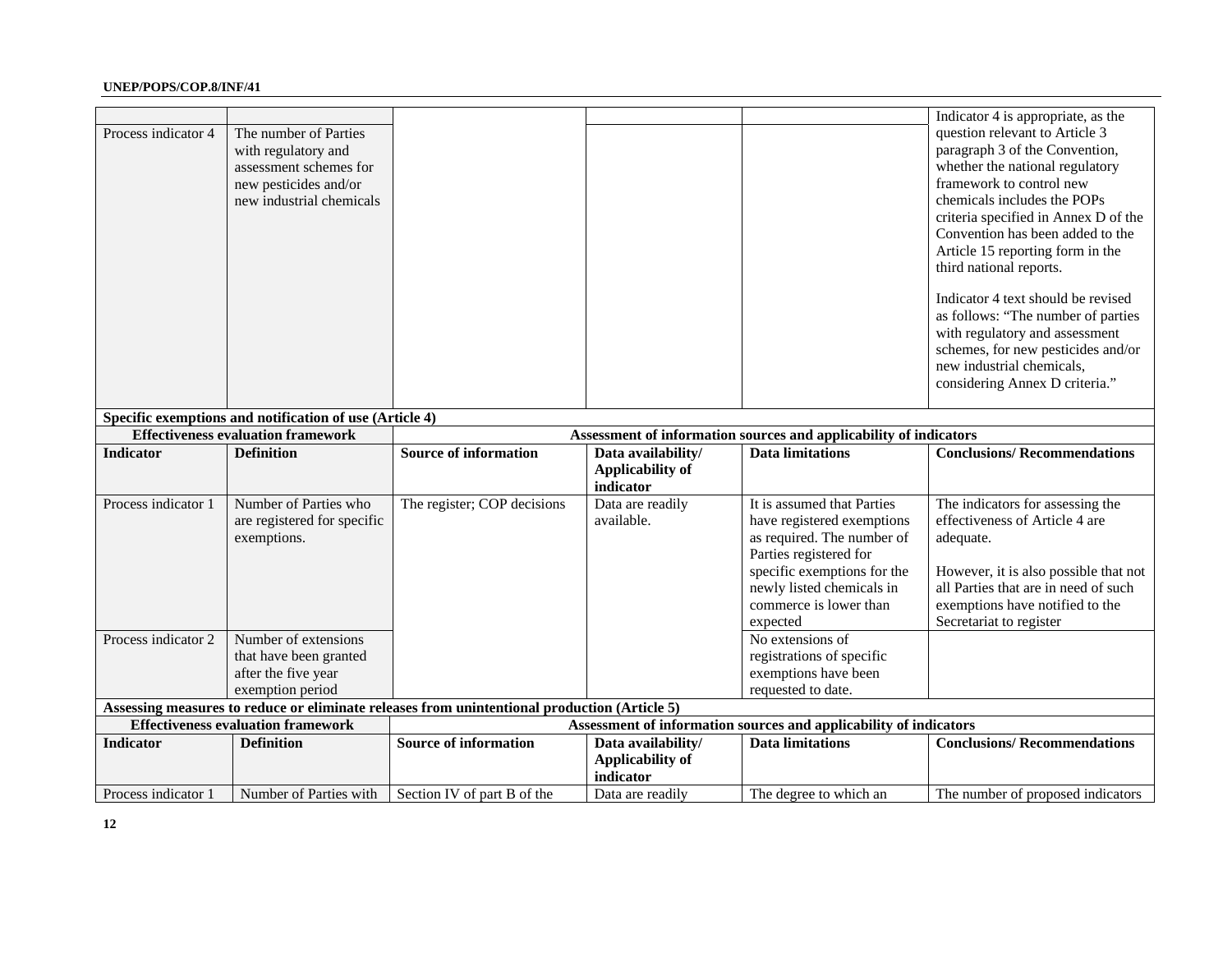|                     | action plans under       | national reports. The          | available | action plan is implemented      | to evaluate the effectiveness of      |
|---------------------|--------------------------|--------------------------------|-----------|---------------------------------|---------------------------------------|
|                     | Article 5                | information supporting the     |           | is not measured.                | Article 5 is too high. While process  |
| Process indicator 2 | Number of Parties that   | analysis conducted by the      |           |                                 | indicators can enable an assessment   |
|                     | have subsequently        | Toolkit experts, was collected |           | It is difficult to compile data | of the action taken by Parties on     |
|                     | implemented their        | from either the third, second, |           | from different Parties as a     | these issues, the number of process   |
|                     | action plans as part of  | first national reports or the  |           | result of differences in        | indicators can be reduced.            |
|                     | implementation plans     | national implementation plans  |           | methodologies and years in      |                                       |
| Process indicator 3 | Number of these          | (NIPs).                        |           | which inventories in the        | The major information needed to       |
|                     | Parties that have        |                                |           | Parties were compiled.          | assess the effectiveness of Article 5 |
|                     | undertaken five-year     |                                |           | Comparisons can therefore       | relates to changes in releases over   |
|                     | reviews of the           |                                |           | only be made within             | time (outcome indicator 7) and        |
|                     | strategies to meet the   |                                |           | countries.                      | should be kept. BAT&BEP               |
|                     | obligations in Article 5 |                                |           |                                 | guidance indicated that               |
| Process indicator 4 | Number of Parties that   |                                |           |                                 | PCDD/PCDF can be used as              |
|                     | have promoted the        |                                |           |                                 | indicative of the releases of other   |
|                     | adoption of best         |                                |           |                                 | unintentionally released POPs.        |
|                     | available techniques     |                                |           |                                 |                                       |
|                     | and best environmental   |                                |           |                                 | Outcome indicator 7 could be kept     |
|                     | practices for priority   |                                |           |                                 | and the other indicators revised in   |
|                     | source categories        |                                |           |                                 | order to reduce their number if       |
| Process indicator 5 | Number of Parties that   |                                |           |                                 | possible.                             |
|                     | have adopted measures    |                                |           |                                 |                                       |
|                     | that require best        |                                |           |                                 |                                       |
|                     | available techniques for |                                |           |                                 |                                       |
|                     | priority source          |                                |           |                                 |                                       |
|                     | categories               |                                |           |                                 |                                       |
|                     |                          |                                |           |                                 |                                       |
| Process indicator 6 | Number of Parties that   |                                |           |                                 |                                       |
|                     | have evaluated the       |                                |           |                                 |                                       |
|                     | efficacy of the laws and |                                |           |                                 |                                       |
|                     | policies relating to the |                                |           |                                 |                                       |
|                     | management of releases   |                                |           |                                 |                                       |
|                     |                          |                                |           |                                 |                                       |
| Outcome indicator 7 | Percentage change in     |                                |           |                                 |                                       |
|                     | the quantity of Annex    |                                |           |                                 |                                       |
|                     | C persistent organic     |                                |           |                                 |                                       |
|                     | pollutants produced      |                                |           |                                 |                                       |
|                     | unintentionally and      |                                |           |                                 |                                       |
|                     | released into the        |                                |           |                                 |                                       |
|                     |                          |                                |           |                                 |                                       |
|                     | environment by each      |                                |           |                                 |                                       |
|                     | Party                    |                                |           |                                 |                                       |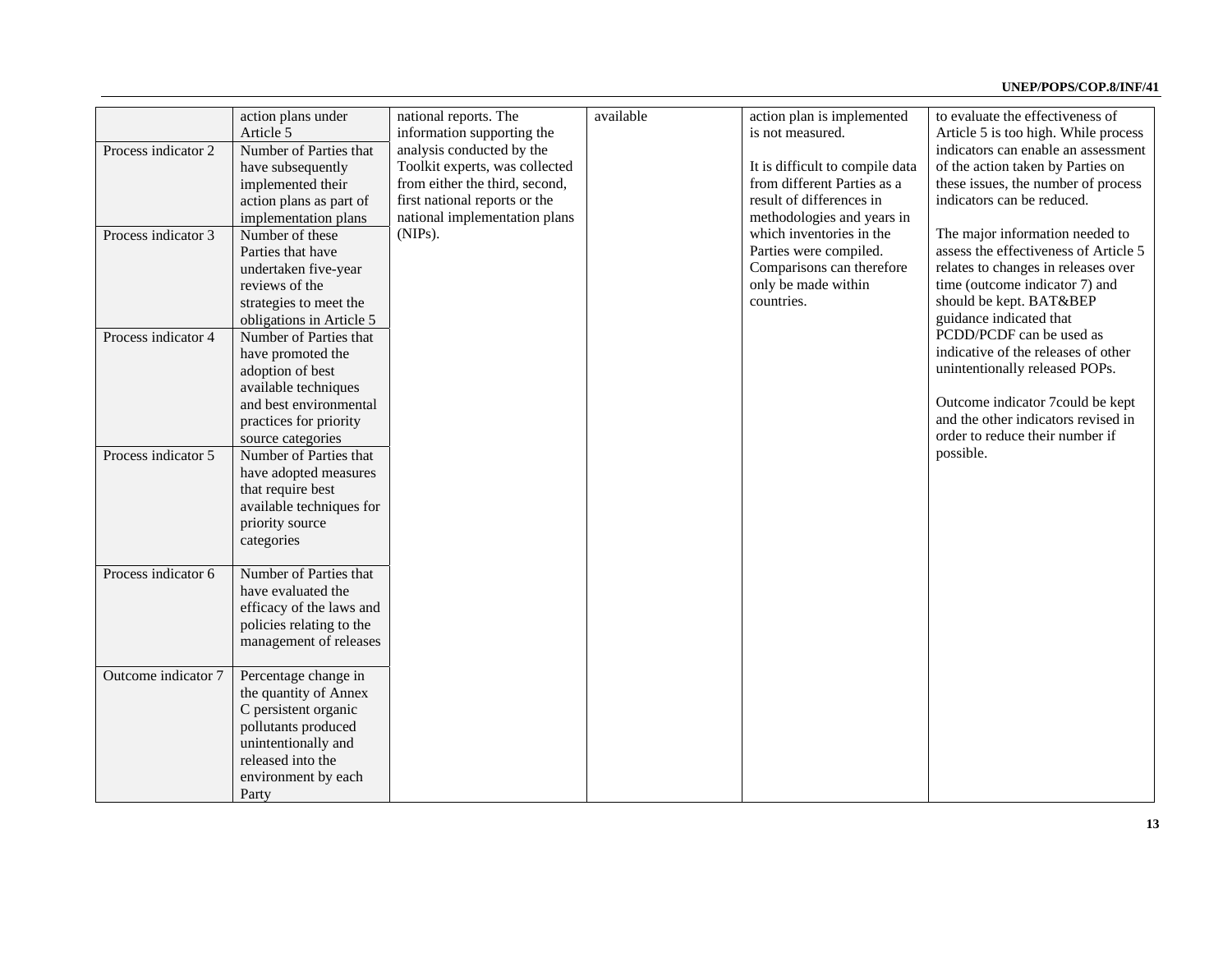|                     |                                              | Assessing measures to reduce or eliminate releases from stockpiles and wastes (Article 6) |                          |                                                                   |                                                                        |
|---------------------|----------------------------------------------|-------------------------------------------------------------------------------------------|--------------------------|-------------------------------------------------------------------|------------------------------------------------------------------------|
|                     | <b>Effectiveness evaluation framework</b>    |                                                                                           |                          | Assessment of information sources and applicability of indicators |                                                                        |
| <b>Indicator</b>    | <b>Definition</b>                            | <b>Source of information</b>                                                              | Data availability/       | <b>Data limitations</b>                                           | <b>Conclusions/Recommendations</b>                                     |
|                     |                                              |                                                                                           | <b>Applicability of</b>  |                                                                   |                                                                        |
|                     |                                              |                                                                                           | indicator                |                                                                   |                                                                        |
| Process indicator 1 | Number of Parties that                       | The information relevant to                                                               | Information is           | Quantitative information on                                       | The major information needed to                                        |
|                     | have developed and                           | Article 6 was collected from                                                              | generally available, but | the stockpiles being                                              | assess the effectiveness of Article 6                                  |
|                     | used appropriate                             | either the third, second, first                                                           | significant data         | managed in an                                                     | pertains to changes in quantities of                                   |
|                     | strategies to identify<br>stockpiles         | national reports or the national<br>implementation plans (NIPs).                          | limitations exist.       | environmentally sound<br>manner is limited.                       | POPs disposed of over time (i.e.<br>outcome indicators 3 and 6). While |
| Process indicator 2 | Number of Parties with                       |                                                                                           |                          |                                                                   | the quantities of stockpiles and the                                   |
|                     | measures in place to                         |                                                                                           |                          |                                                                   | quantities of wastes identified and                                    |
|                     | manage stockpiles in a                       |                                                                                           |                          |                                                                   | destroyed are not addressed in the                                     |
|                     | safe, efficient and                          |                                                                                           |                          |                                                                   | questionnaire for national reporting                                   |
|                     | environmentally sound                        |                                                                                           |                          |                                                                   | there are possibilities to obtain it                                   |
|                     | manner                                       |                                                                                           |                          |                                                                   | As recommended in the evaluation                                       |
| Outcome indicator 3 | Changes in the quantity                      |                                                                                           |                          | Quantitative information on                                       | report, data collection mechanisms                                     |
|                     | of stockpiles being                          |                                                                                           |                          | the stockpiles being                                              | for determining how much of                                            |
|                     | managed in an                                |                                                                                           |                          | managed in an                                                     | specific POPs waste has been                                           |
|                     | environmentally sound                        |                                                                                           |                          | environmentally sound                                             | destroyed or otherwise                                                 |
|                     | manner                                       |                                                                                           |                          | manner is limited.                                                | appropriately disposed of should be                                    |
| Process indicator 4 | Number of Parties with                       |                                                                                           |                          | None                                                              | improved, in particular through                                        |
|                     | measures in place to                         |                                                                                           |                          |                                                                   | working more closely with the                                          |
|                     | manage wastes in an                          |                                                                                           |                          |                                                                   | <b>Basel Convention (see</b>                                           |
|                     | environmentally sound                        |                                                                                           |                          |                                                                   | recommendation in paragraph 102<br>of the executive summary of the     |
|                     | manner                                       |                                                                                           |                          |                                                                   | effectiveness evaluation report).                                      |
| Process indicator 5 | Number of Parties that<br>have developed and |                                                                                           |                          |                                                                   | While process indicators can                                           |
|                     | used appropriate                             |                                                                                           |                          |                                                                   | enable an assessment of the action                                     |
|                     | strategies to identify                       |                                                                                           |                          |                                                                   | taken by Parties on these issues, the                                  |
|                     | products and articles in                     |                                                                                           |                          |                                                                   | number of process indicators can                                       |
|                     | use and wastes                               |                                                                                           |                          |                                                                   | be reduced.                                                            |
|                     | containing persistent                        |                                                                                           |                          |                                                                   |                                                                        |
|                     | organic pollutants                           |                                                                                           |                          |                                                                   | Improvement of the reporting on                                        |
| Outcome indicator 6 | Quantity of wastes                           |                                                                                           |                          | It is generally difficult to                                      | quantities to support indicators 3                                     |
|                     | identified and                               |                                                                                           |                          | identify a specific quantity                                      | and 6 should be considered.                                            |
|                     | destroyed over time                          |                                                                                           |                          | of a specific POP waste                                           | Process indicators 2, 5 and 9 could                                    |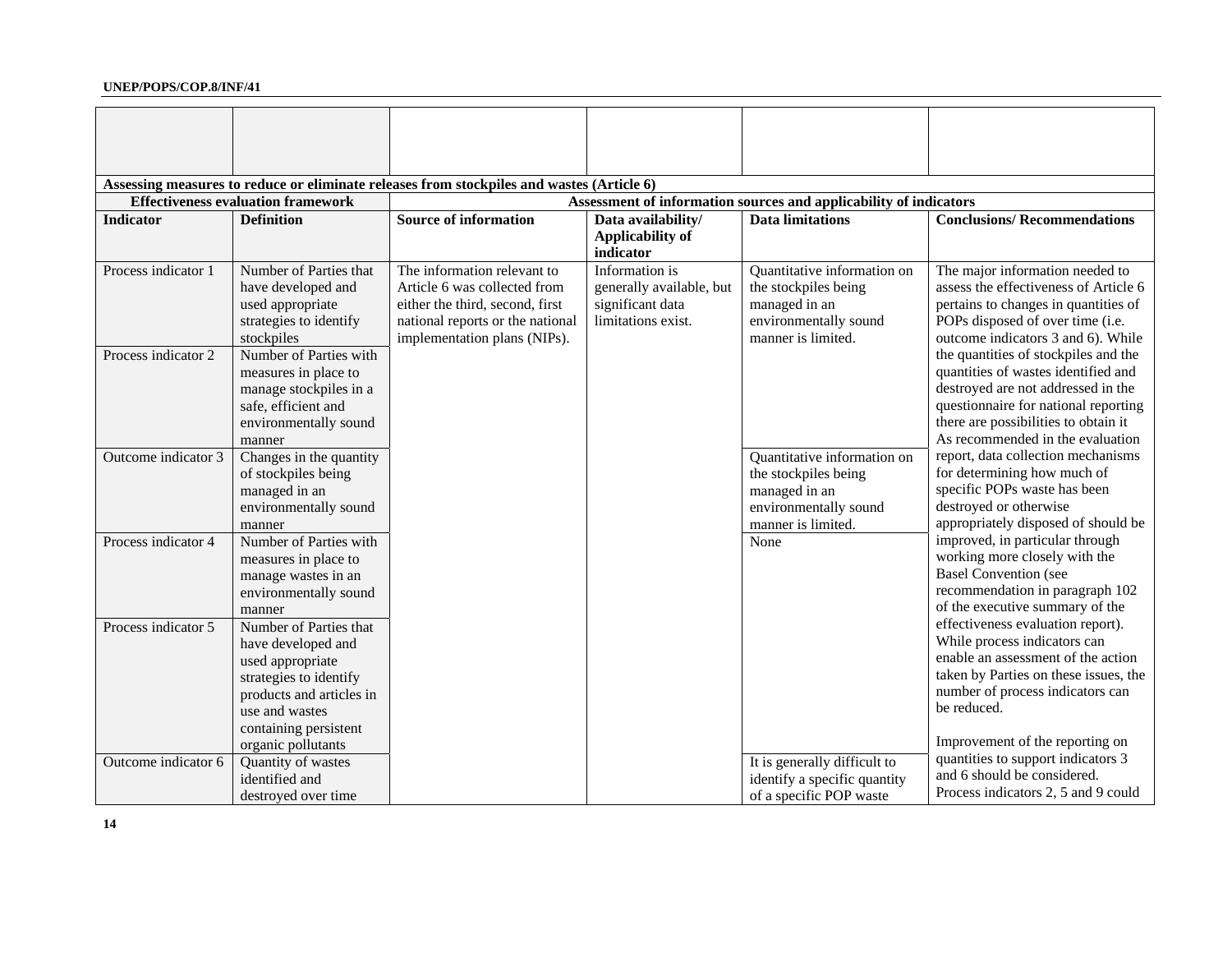|                                         | (includes wastes of<br>products and articles<br>consisting of or<br>contaminated with<br>persistent organic<br>pollutants)                                              |                                                                                                                    |                                                            | which has been destroyed<br>due to the nature of wastes<br>whereby most of the data<br>collected are limited and<br>restricted to a particular<br>point in time in the life-<br>cycle, and considering that<br>wastes contain mixtures of<br>substances. | be kept for evaluating article 6.<br>The other indicators should be<br>revised in order to reduce their<br>number if possible                                                                                          |
|-----------------------------------------|-------------------------------------------------------------------------------------------------------------------------------------------------------------------------|--------------------------------------------------------------------------------------------------------------------|------------------------------------------------------------|----------------------------------------------------------------------------------------------------------------------------------------------------------------------------------------------------------------------------------------------------------|------------------------------------------------------------------------------------------------------------------------------------------------------------------------------------------------------------------------|
| Process indicator 7                     | Number of Parties that<br>have developed and<br>used appropriate<br>strategies to identify<br>contaminated sites                                                        |                                                                                                                    |                                                            | None                                                                                                                                                                                                                                                     |                                                                                                                                                                                                                        |
| Process indicator 8                     | Number of Parties that<br>have identified<br>contaminated sites                                                                                                         |                                                                                                                    |                                                            |                                                                                                                                                                                                                                                          |                                                                                                                                                                                                                        |
| Process indicator 9                     | Number of Parties that<br>have voluntarily<br>undertaken remediation<br>activities                                                                                      |                                                                                                                    |                                                            |                                                                                                                                                                                                                                                          |                                                                                                                                                                                                                        |
| <b>Implementation plans (Article 7)</b> |                                                                                                                                                                         |                                                                                                                    |                                                            |                                                                                                                                                                                                                                                          |                                                                                                                                                                                                                        |
|                                         | <b>Effectiveness evaluation framework</b>                                                                                                                               |                                                                                                                    |                                                            | Assessment of information sources and applicability of indicators                                                                                                                                                                                        |                                                                                                                                                                                                                        |
| <b>Indicator</b>                        | <b>Definition</b>                                                                                                                                                       | <b>Source of information</b>                                                                                       | Data availability/<br><b>Applicability of</b><br>indicator | <b>Data limitations</b>                                                                                                                                                                                                                                  | <b>Conclusions/Recommendations</b>                                                                                                                                                                                     |
| Process indicator 1                     | Number of Parties that<br>have completed their<br>national<br>implementation plans<br>and transmitted them to<br>the Conference of the<br>Parties in a timely<br>manner | Convention'swebpage;<br>http://chm.pops.int/<br>Implementation/NIPs/<br>NIPTransmission/tabid/<br>253/Default.aspx | Data are available but<br>data limitations exist.          | Available data provides only<br>an indication that Parties<br>have met their obligations to<br>develop their plans. The<br>implementation of plans is<br>reflected in the other<br>elements reviewed in the<br>effectiveness evaluation.                 | Process indicators 1 and 2 give a<br>good overview of the<br>implementation of Article 7 of the<br>Convention.<br>While all three indicators are<br>considered as useful, outcome<br>indicator 3 on the 'comparison in |
| Process indicator 2                     | Number of Parties that<br>have reviewed and<br>updated their amended<br>plans and transmitted<br>them to the Conference                                                 |                                                                                                                    |                                                            | Given that the newly listed<br>chemicals are still in use as<br>opposed to the 12 initial<br>POPs, many Parties face                                                                                                                                     | the percentage change in the<br>quantity of persistent organic<br>pollutants produced, used, imported<br>and exported for use by Parties that<br>have completed national                                               |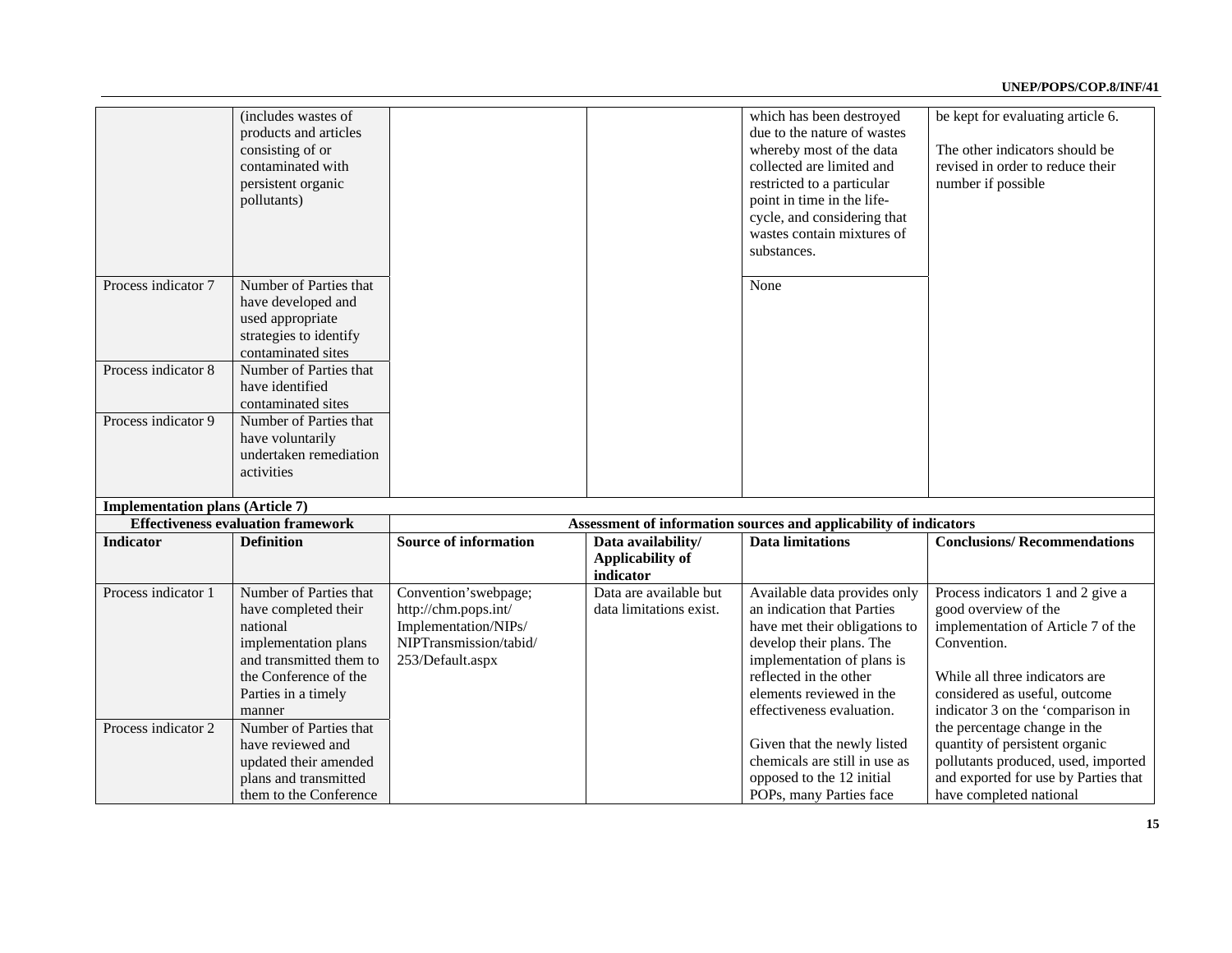|                     | of the Parties                                                                                                           |                                |                                      | challenges in identifying<br>these newly listed POPs in<br>products and articles.            | implementation plans and by<br>Parties that have not completed<br>such plans' present a challenge; in                                                                                                                                                                                                                                                                                                                               |
|---------------------|--------------------------------------------------------------------------------------------------------------------------|--------------------------------|--------------------------------------|----------------------------------------------------------------------------------------------|-------------------------------------------------------------------------------------------------------------------------------------------------------------------------------------------------------------------------------------------------------------------------------------------------------------------------------------------------------------------------------------------------------------------------------------|
| Outcome indicator 3 | Comparison in the                                                                                                        | Periodic reports submitted by  |                                      | The information currently                                                                    | effect the low number of Parties                                                                                                                                                                                                                                                                                                                                                                                                    |
|                     | percentage change in                                                                                                     | Parties pursuant to Article 15 |                                      | available from the national                                                                  | reporting use and import and export                                                                                                                                                                                                                                                                                                                                                                                                 |
|                     | the quantity of                                                                                                          |                                |                                      | reports and NIPs is too                                                                      | data does not allow a thorough                                                                                                                                                                                                                                                                                                                                                                                                      |
|                     | persistent organic<br>pollutants produced,                                                                               |                                |                                      | limited to support the<br>assessment of this indicator.                                      | evaluation of progress through this<br>quantitative indicators.                                                                                                                                                                                                                                                                                                                                                                     |
|                     | used, imported and<br>exported for use by                                                                                |                                |                                      |                                                                                              | Indicator 3 needs to be revised to                                                                                                                                                                                                                                                                                                                                                                                                  |
|                     | parties that have                                                                                                        |                                |                                      |                                                                                              | reflect listing of new substances in                                                                                                                                                                                                                                                                                                                                                                                                |
|                     | completed NIPs and by                                                                                                    |                                |                                      |                                                                                              | the Annexes of the Convention and                                                                                                                                                                                                                                                                                                                                                                                                   |
|                     | Parties that have not<br>completed NIPs                                                                                  |                                |                                      |                                                                                              | the resulting need to update the<br>NIP <sub>s</sub> .                                                                                                                                                                                                                                                                                                                                                                              |
| <b>Indicator</b>    | Listing of chemicals in Annexes A, B and C (Article 8)<br><b>Effectiveness evaluation framework</b><br><b>Definition</b> | <b>Source of information</b>   | Data availability/                   | Assessment of information sources and applicability of indicators<br><b>Data limitations</b> | The important question to be asked<br>when assessing this Article is<br>whether the NIPs are serving their<br>purpose and are improving<br>implementation of the Convention.<br>It may be useful to further discuss<br>the purpose of Article 7 as NIPs<br>may prove to be helpful tools for<br>Parties in more ways than that<br>originally contemplated when the<br>Convention was drafted.<br><b>Conclusions/Recommendations</b> |
|                     |                                                                                                                          |                                | <b>Applicability of</b><br>indicator |                                                                                              |                                                                                                                                                                                                                                                                                                                                                                                                                                     |
| Outcome indicator 1 | Percentage of the                                                                                                        | Decisions of the Conference    | Information readily                  | None                                                                                         | The indicator is fully applicable                                                                                                                                                                                                                                                                                                                                                                                                   |
|                     | recommendations for                                                                                                      | of the Parties                 | available                            |                                                                                              |                                                                                                                                                                                                                                                                                                                                                                                                                                     |
|                     | listing chemicals of the                                                                                                 |                                |                                      |                                                                                              | An additional indicator for the                                                                                                                                                                                                                                                                                                                                                                                                     |
|                     | Persistent Organic                                                                                                       |                                |                                      |                                                                                              | qualitative assessment of the                                                                                                                                                                                                                                                                                                                                                                                                       |
|                     | <b>Pollutants Review</b>                                                                                                 |                                |                                      |                                                                                              | efficiency of the work of POPRC                                                                                                                                                                                                                                                                                                                                                                                                     |
|                     | Committee that have                                                                                                      |                                |                                      |                                                                                              | e.g. submissions of information and<br>comments, the duration of the                                                                                                                                                                                                                                                                                                                                                                |
|                     | been adopted by the<br><b>COP</b>                                                                                        |                                |                                      |                                                                                              | review process (length of time from                                                                                                                                                                                                                                                                                                                                                                                                 |
|                     |                                                                                                                          |                                |                                      |                                                                                              | nomination to listing) could enable                                                                                                                                                                                                                                                                                                                                                                                                 |
|                     |                                                                                                                          |                                |                                      |                                                                                              | addressing more comprehensively                                                                                                                                                                                                                                                                                                                                                                                                     |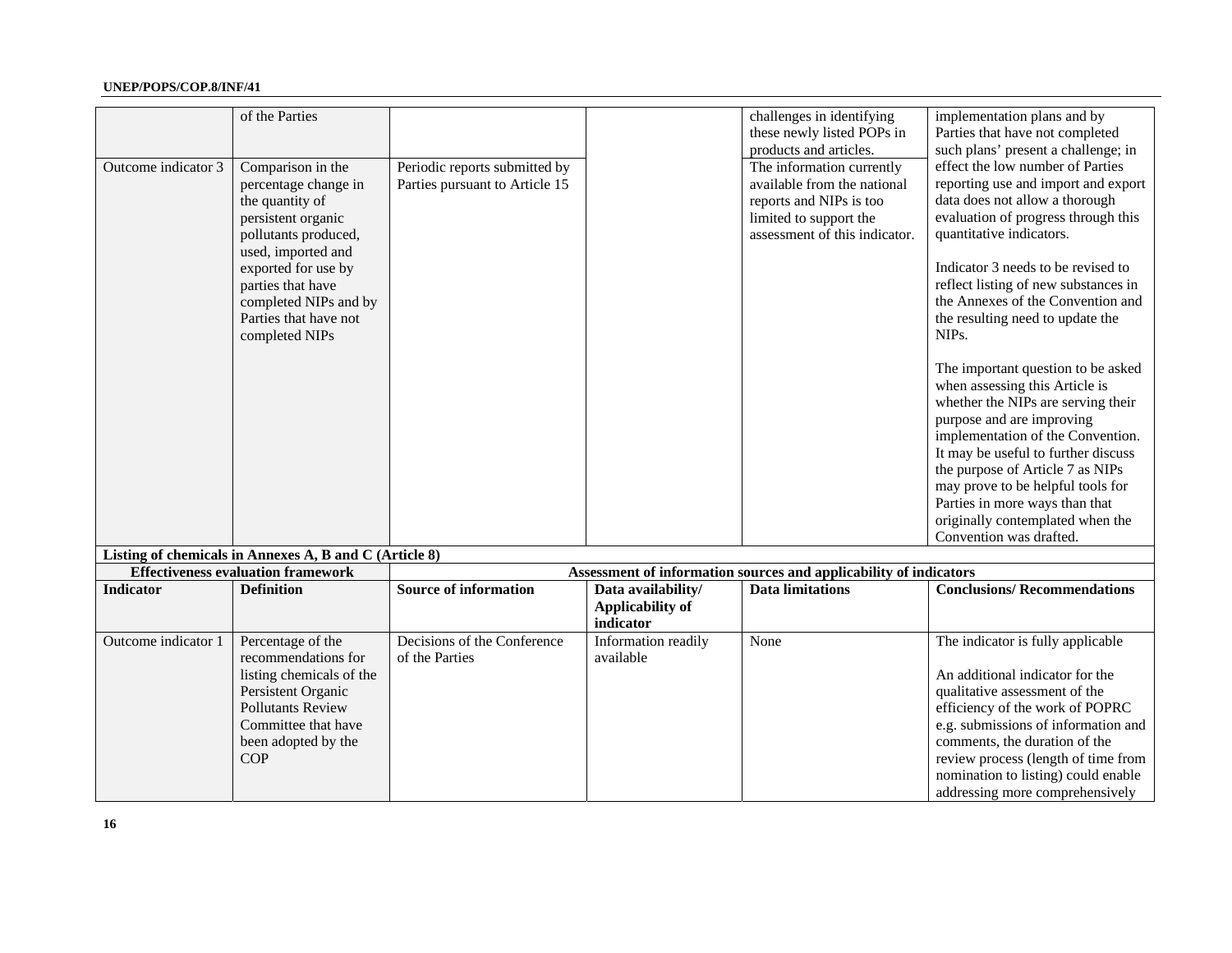|                                         |                                                                                                                                                         |                                                                                                                                                                                                                              |                                                                    |                                                                   | this Article.                                                                                                                                                                                                                                                                                                                                                   |
|-----------------------------------------|---------------------------------------------------------------------------------------------------------------------------------------------------------|------------------------------------------------------------------------------------------------------------------------------------------------------------------------------------------------------------------------------|--------------------------------------------------------------------|-------------------------------------------------------------------|-----------------------------------------------------------------------------------------------------------------------------------------------------------------------------------------------------------------------------------------------------------------------------------------------------------------------------------------------------------------|
|                                         |                                                                                                                                                         |                                                                                                                                                                                                                              |                                                                    |                                                                   |                                                                                                                                                                                                                                                                                                                                                                 |
| <b>Information exchange (Article 9)</b> |                                                                                                                                                         |                                                                                                                                                                                                                              |                                                                    |                                                                   |                                                                                                                                                                                                                                                                                                                                                                 |
|                                         | <b>Effectiveness evaluation framework</b>                                                                                                               |                                                                                                                                                                                                                              |                                                                    | Assessment of information sources and applicability of indicators |                                                                                                                                                                                                                                                                                                                                                                 |
| <b>Indicator</b>                        | <b>Definition</b>                                                                                                                                       | <b>Source of information</b>                                                                                                                                                                                                 | Data availability/                                                 | <b>Data limitations</b>                                           | <b>Conclusions/Recommendations</b>                                                                                                                                                                                                                                                                                                                              |
|                                         |                                                                                                                                                         |                                                                                                                                                                                                                              | <b>Applicability of</b><br>indicator                               |                                                                   |                                                                                                                                                                                                                                                                                                                                                                 |
| Process indicator 1                     | Number of Parties with<br>designated national<br>focal points                                                                                           | Section VII of part B of the<br>national reports; national focal<br>points (NFP) and official                                                                                                                                | Data and information<br>are available to assess<br>the indicators. | None                                                              | Outcome indicators need to be.<br>defined for this Article e.g. % of<br>Parties having a National Focal                                                                                                                                                                                                                                                         |
| Process indicator 2                     | Number of Parties that<br>have established<br>information exchange<br>mechanisms                                                                        | contact points (OCP)<br>nomination forms submitted to<br>the Secretariat, the national<br>reports pursuant to Article 15                                                                                                     |                                                                    |                                                                   | Point; and/or the number of Parties<br>that sought info and have not been<br>able to receive it.                                                                                                                                                                                                                                                                |
| Process indicator 3                     | Number of Parties.<br>IGOs and NGOs that<br>have submitted<br>information on POPs<br>and POPs related issues<br>through the clearing<br>house mechanism | from the third, second or first<br>national reports, national<br>implementation plans (NIPs),<br>various reports extracted from<br>the Secretariat information<br>systems, and the activity<br>reports submitted by regional |                                                                    |                                                                   | The framing of process indicator 4<br>limiting it to the number of Parties<br>participating in information<br>exchange activities organized by<br>regional centres exclude activities<br>organised through other channels<br>and in developed countries                                                                                                         |
| Process indicator 4                     | Number of Parties<br>participating in<br>information exchange<br>activities organized by<br>regional centres                                            | centres.                                                                                                                                                                                                                     |                                                                    |                                                                   | (provided it is reported through the<br>national reports or other relevant<br>sources); this may need to be<br>revised to include also activities<br>organized by other channels.<br>See recommendation in paragraph<br>120 of the executive summary of<br>the effectiveness evaluation report<br>on Article 9 and amend the list of<br>indicators accordingly. |
|                                         | Public information, awareness and education (Article 10)                                                                                                |                                                                                                                                                                                                                              |                                                                    |                                                                   |                                                                                                                                                                                                                                                                                                                                                                 |
|                                         | <b>Effectiveness evaluation framework</b>                                                                                                               |                                                                                                                                                                                                                              |                                                                    | Assessment of information sources and applicability of indicators |                                                                                                                                                                                                                                                                                                                                                                 |
| <b>Indicator</b>                        | <b>Definition</b>                                                                                                                                       | <b>Source of information</b>                                                                                                                                                                                                 | Data availability/<br><b>Applicability of</b><br>indicator         | <b>Data limitations</b>                                           | <b>Conclusions/Recommendations</b>                                                                                                                                                                                                                                                                                                                              |
| Process indicator 1                     | Number of Parties that                                                                                                                                  | National reports pursuant to                                                                                                                                                                                                 | Data are available and                                             | None                                                              |                                                                                                                                                                                                                                                                                                                                                                 |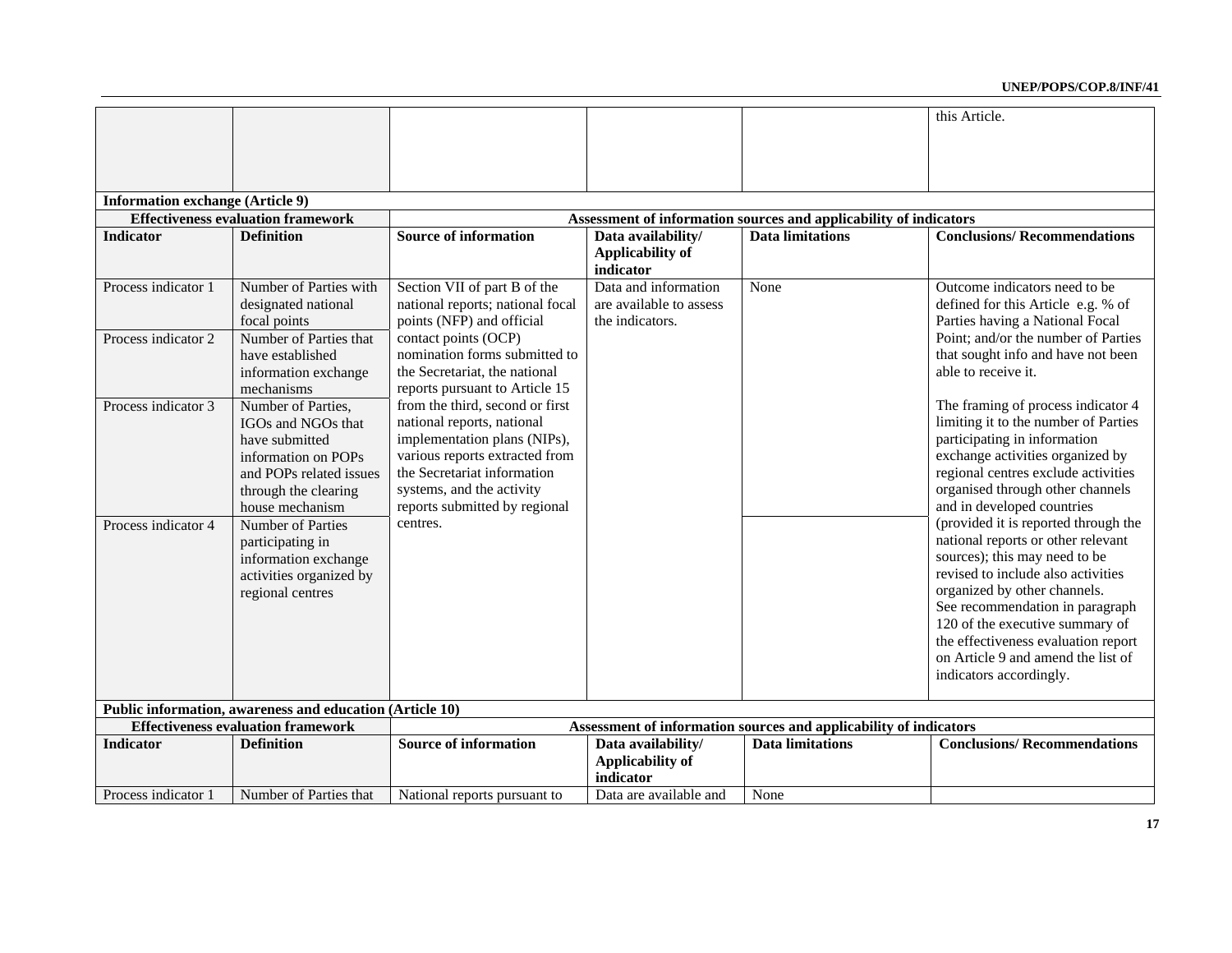|                     | have taken measures to<br>implement Article 10.               | Article 15 from either the<br>third, second, first             | support the assessment<br>of indicators 1-3 |                                                                   | defined for this article, e.g. the<br>number of Parties with publicly |
|---------------------|---------------------------------------------------------------|----------------------------------------------------------------|---------------------------------------------|-------------------------------------------------------------------|-----------------------------------------------------------------------|
| Process indicator 2 | Average number of                                             | cycles, national                                               |                                             |                                                                   | accessible PRTRs.                                                     |
|                     | measures under<br>paragraph 1 of Article                      | implementation plans (NIPs),<br>various reports extracted from |                                             |                                                                   | An essential step in the                                              |
|                     | 10 that are being                                             | the Secretariat information                                    |                                             |                                                                   | development or updating of NIPs                                       |
|                     | implemented by parties.                                       | systems, and the activity                                      |                                             |                                                                   | is supporting communication,                                          |
|                     |                                                               | reports submitted by SC                                        |                                             |                                                                   | information exchange and                                              |
|                     |                                                               | regional centres.                                              |                                             |                                                                   | awareness raising; NIP may serve                                      |
| Process indicator 3 | Number of Parties                                             | Activity reports submitted by                                  |                                             |                                                                   | as a proxy indicator for the                                          |
|                     | participating in public                                       | the regional centres                                           |                                             |                                                                   | effectiveness of article 10.Needs                                     |
|                     | information, awareness                                        |                                                                |                                             |                                                                   | assessment report and any other                                       |
|                     | and education activities<br>organized by regional<br>centres. |                                                                |                                             |                                                                   | relevant documents could be used<br>as well.                          |
|                     |                                                               |                                                                |                                             |                                                                   | Indicator 3 should evaluate what is                                   |
|                     |                                                               |                                                                |                                             |                                                                   | happening at the national level and                                   |
|                     |                                                               |                                                                |                                             |                                                                   | therefore activities by regional                                      |
|                     |                                                               |                                                                |                                             |                                                                   | centers are not relevant here and                                     |
|                     |                                                               |                                                                |                                             |                                                                   | should be evaluated under Article                                     |
|                     |                                                               |                                                                |                                             |                                                                   | 12. Indicator 3 should be revised                                     |
|                     |                                                               |                                                                |                                             |                                                                   | accordingly as: "Number of<br>activities related to public            |
|                     |                                                               |                                                                |                                             |                                                                   | information, awareness and                                            |
|                     |                                                               |                                                                |                                             |                                                                   | education activities organized by                                     |
|                     |                                                               |                                                                |                                             |                                                                   | Parties."                                                             |
|                     | Research, development and monitoring (Article 11)             |                                                                |                                             |                                                                   |                                                                       |
|                     | <b>Effectiveness evaluation framework</b>                     |                                                                |                                             | Assessment of information sources and applicability of indicators |                                                                       |
| <b>Indicator</b>    | <b>Definition</b>                                             | <b>Source of information</b>                                   | Data availability/                          | <b>Data limitations</b>                                           | <b>Conclusions/Recommendations</b>                                    |
|                     |                                                               |                                                                | <b>Applicability of</b><br>indicator        |                                                                   |                                                                       |
| Process indicator 1 | Number of Parties that                                        | National reports submitted by                                  | Data are available                          | Data that are captured in                                         | There is a need to define an                                          |
|                     | report undertaking                                            | Parties pursuant to Article 15                                 |                                             | national reports are                                              | outcome indicator for this article                                    |
|                     | research and<br>development initiatives                       | and in the NIPs, the global<br>monitoring report developed     |                                             | qualitative, giving only an<br>indication. Information on         | that captures the collaborative /<br>partnership aspect in addressing |
|                     | to implement Article 11                                       | by the coordination group for                                  |                                             | level of effort is mostly                                         | R&D needs for POPs. E.g.                                              |
| Process indicator 2 | Average number of                                             | the global monitoring plan,                                    |                                             | qualitative.                                                      | accounting for the Parties that are                                   |
|                     | items under paragraph 1                                       | information concerning                                         |                                             |                                                                   | engaged in multinational R&D                                          |
|                     | of Article 11 that are                                        | submissions by Parties to                                      |                                             |                                                                   | activities related to POPs. The                                       |
|                     | being implemented by                                          | various scientific / technical                                 |                                             |                                                                   | availability of relevant data                                         |
|                     | Parties                                                       | processes on risk profiles and                                 |                                             |                                                                   | sources needs to be verified during                                   |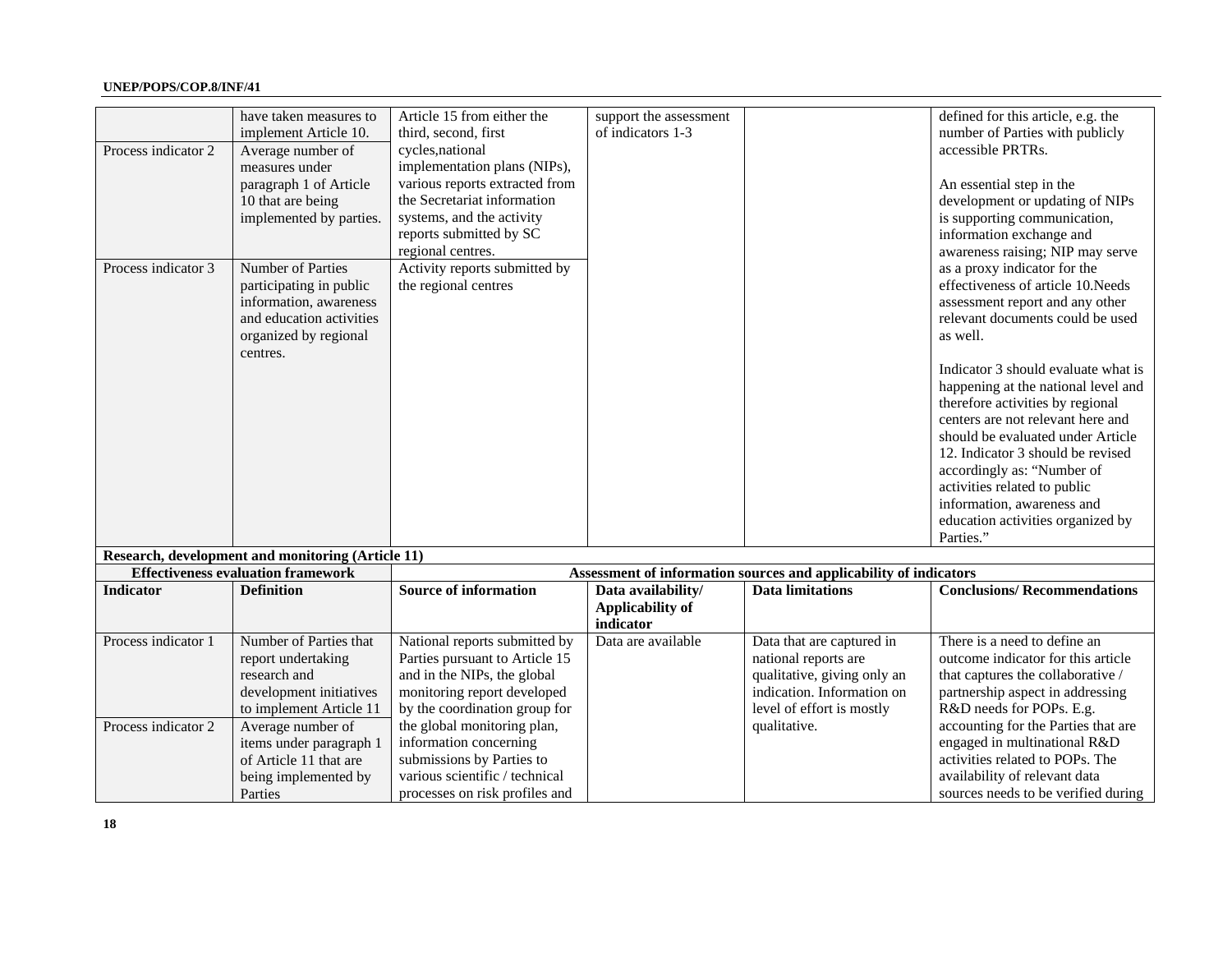| Process indicator 3 | Number of Parties that                                        | risk management evaluations,   |                         |                                                                   | this exercise.                       |
|---------------------|---------------------------------------------------------------|--------------------------------|-------------------------|-------------------------------------------------------------------|--------------------------------------|
|                     | report monitoring of                                          | and other scientific           |                         |                                                                   |                                      |
|                     | persistent organic                                            | publications on POPs.          |                         |                                                                   |                                      |
|                     | pollutants in humans                                          |                                |                         |                                                                   |                                      |
|                     | and the environment                                           |                                |                         |                                                                   |                                      |
|                     | Technical assistance and financial resources (Articles 12-14) |                                |                         |                                                                   |                                      |
|                     | <b>Effectiveness evaluation framework</b>                     |                                |                         | Assessment of information sources and applicability of indicators |                                      |
| <b>Indicator</b>    | <b>Definition</b>                                             | <b>Source of information</b>   | Data availability/      | <b>Data limitations</b>                                           | <b>Conclusions/Recommendations</b>   |
|                     |                                                               |                                | <b>Applicability of</b> |                                                                   |                                      |
|                     |                                                               |                                | indicator               |                                                                   |                                      |
| Process indicator 1 | Total monetary value of                                       | Sections X and XI of part B of | Data are generally      | Data available may not                                            |                                      |
|                     | financial resources,                                          | the national reports.          | available but           | readily provide information                                       | The order of the indicators in the   |
|                     | including technical                                           | Reports from the Secretariat   | limitations in using    | on the degree to which                                            | framework, mixing financial and      |
|                     | assistance, provided                                          | on the implementation of       | these data exist.       | technical assistance and                                          | technical assistance indicators,     |
| Process indicator 2 | Total monetary value of                                       | Articles 12-14.                |                         | technology transfer have met                                      | could be reorganized to facilitate   |
|                     | financial resources,                                          | Reports from the entity        |                         | Parties' needs.                                                   | assessment of financial and          |
|                     | including technical                                           | entrusted with administering   |                         |                                                                   | technical assistance aspects         |
|                     | assistance received                                           | the financial mechanism.       |                         | National reports may need to                                      |                                      |
| Process indicator 3 | <b>Number of Parties</b>                                      | Reports from the regional      |                         | be revised to capture more                                        | The number of indicators is too      |
|                     | providing technical                                           | centres.                       |                         | detailed information to                                           | high, and, for some, information is  |
|                     | assistance and financial                                      | Executive summaries of needs   |                         | support evaluation of the                                         | very difficult if not impossible to  |
|                     | resources                                                     | assessments and national       |                         | questions.                                                        | find. Some of them could be          |
| Process indicator 4 | Number of Parties                                             | implementation plans, as per   |                         |                                                                   | combined to reduce the number.       |
|                     | requesting technical                                          | decision SC-5/22, paragraphs   |                         | The Conference of the                                             |                                      |
|                     | assistance and financial                                      | $8 - 10.$                      |                         | Parties may wish to consider                                      | The revision of technical            |
|                     | resources                                                     |                                |                         | other measures to collect                                         | assistance indicators should take    |
| Process indicator 5 | Number of Parties                                             |                                |                         | relevant data.                                                    | into account the relevant            |
|                     | receiving technical                                           |                                |                         |                                                                   | recommendation in the                |
|                     | assistance and financial                                      |                                |                         |                                                                   | effectiveness evaluation report (see |
|                     | resources                                                     |                                |                         |                                                                   | recommendation in paragraph 134      |
| Process indicator 6 | Total monetary value of                                       |                                |                         |                                                                   | of the executive summary of the      |
|                     | technology transfer                                           |                                |                         |                                                                   | effectiveness evaluation report).    |
|                     | provided                                                      |                                |                         |                                                                   |                                      |
| Process indicator 7 | Total monetary value of                                       |                                |                         |                                                                   | Given the provisions of Article      |
|                     | technology transfer                                           |                                |                         |                                                                   | 12.4, process indicators 9 and 10    |
|                     | received                                                      |                                |                         |                                                                   | may need to be amended to cover      |
| Process indicator 8 | Number of Parties                                             |                                |                         |                                                                   | both technical assistance and        |
|                     | providing technology                                          |                                |                         |                                                                   | technology transfer. They could be   |
|                     | transfer                                                      |                                |                         |                                                                   | combined as well. It was noted that  |
| Process indicator 9 | Number of Parties                                             |                                |                         |                                                                   | reporting on technical assistance    |
|                     | requesting technology                                         |                                |                         |                                                                   | and technology transfer is often     |
|                     |                                                               |                                |                         |                                                                   |                                      |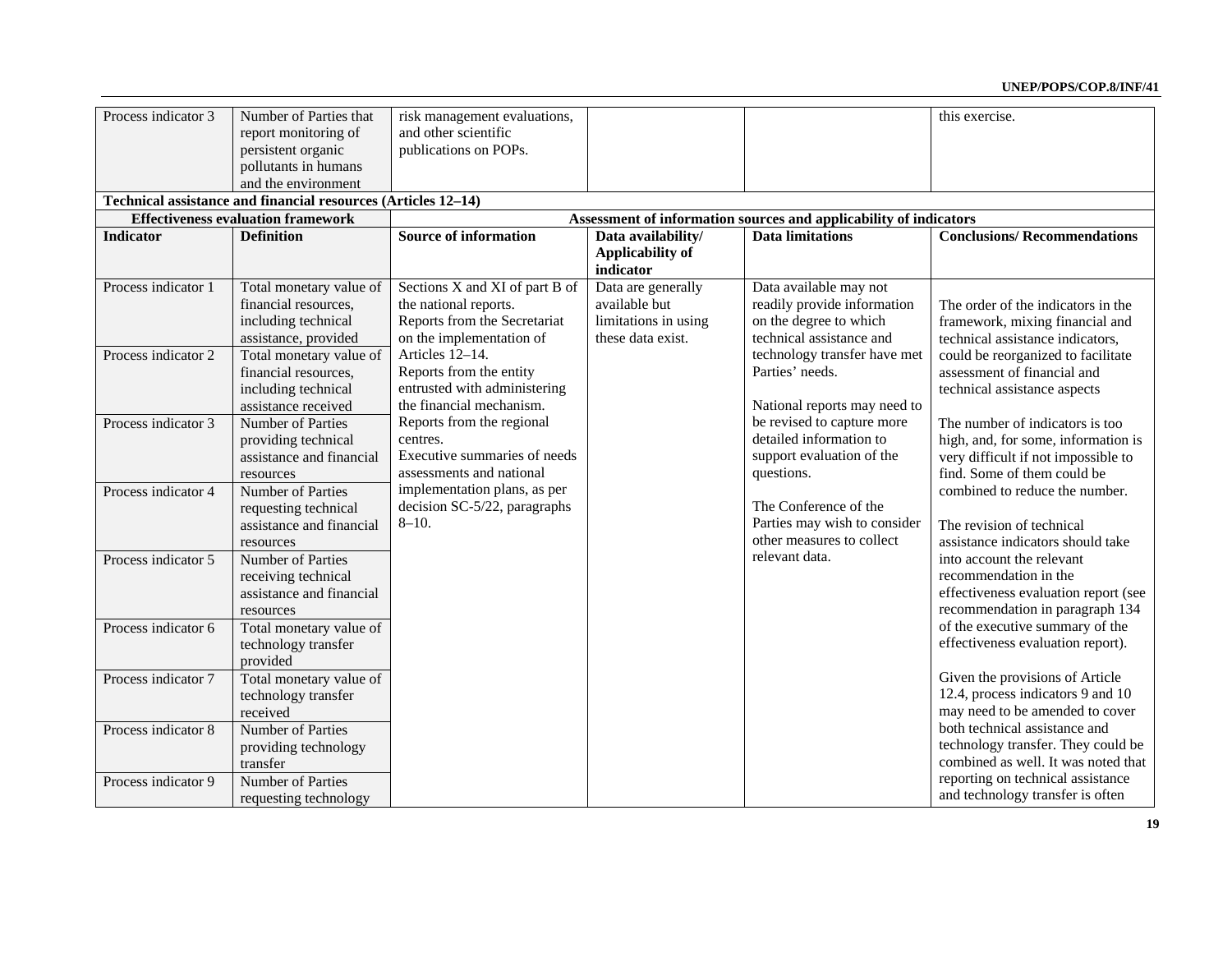| Process indicator 10<br>Process indicator 11<br>Process indicator 12<br>Process indicator 13<br>Process indicator 14 | transfer<br>Number of Parties<br>receiving technology<br>transfer<br>Number of initiatives<br>regional centres have<br>undertaken<br>Total monetary value of<br>technical assistance<br>provided by regional<br>centres<br>Number of Parties that<br>mobilized national<br>resources for<br>implementing the<br>Convention<br>Total monetary value of<br>national financial<br>support and incentives<br>for implementing the |                                                              |                                                   |                                                                                                                              | mixed up and makes distinction<br>difficult. Therefore they could be<br>combined in one indicator.<br>For financial resources, indicators<br>are needed to address what are the<br>eligible needs, how much funding<br>is available to meet the needs and<br>how funding is being disbursed.<br>The review of the financial<br>mechanism adopted in Decision<br>SC-7/20 could inform a revised set<br>of indicators in accordance with<br>the aspects assessed in the review. |
|----------------------------------------------------------------------------------------------------------------------|-------------------------------------------------------------------------------------------------------------------------------------------------------------------------------------------------------------------------------------------------------------------------------------------------------------------------------------------------------------------------------------------------------------------------------|--------------------------------------------------------------|---------------------------------------------------|------------------------------------------------------------------------------------------------------------------------------|-------------------------------------------------------------------------------------------------------------------------------------------------------------------------------------------------------------------------------------------------------------------------------------------------------------------------------------------------------------------------------------------------------------------------------------------------------------------------------|
|                                                                                                                      | Convention                                                                                                                                                                                                                                                                                                                                                                                                                    |                                                              |                                                   |                                                                                                                              |                                                                                                                                                                                                                                                                                                                                                                                                                                                                               |
| <b>Reporting (Article 15)</b>                                                                                        | <b>Effectiveness evaluation framework</b>                                                                                                                                                                                                                                                                                                                                                                                     |                                                              |                                                   | Assessment of information sources and applicability of indicators                                                            |                                                                                                                                                                                                                                                                                                                                                                                                                                                                               |
| <b>Indicator</b>                                                                                                     | <b>Definition</b>                                                                                                                                                                                                                                                                                                                                                                                                             | <b>Source of information</b>                                 | Data availability/                                | <b>Data limitations</b>                                                                                                      | <b>Conclusions/Recommendations</b>                                                                                                                                                                                                                                                                                                                                                                                                                                            |
|                                                                                                                      |                                                                                                                                                                                                                                                                                                                                                                                                                               |                                                              | <b>Applicability of</b><br>indicator              |                                                                                                                              |                                                                                                                                                                                                                                                                                                                                                                                                                                                                               |
| Process indicator 1                                                                                                  | Proportion of Parties<br>reporting on time                                                                                                                                                                                                                                                                                                                                                                                    | Compilation of information<br>from national reports prepared | The existing<br>information is                    | None                                                                                                                         | Indicators 1 and 2 could be<br>combined to give an outcome                                                                                                                                                                                                                                                                                                                                                                                                                    |
| Process indicator 2                                                                                                  | Proportion of Parties<br>indicating that<br>information is not<br>available for specific<br>questions                                                                                                                                                                                                                                                                                                                         | by the Secretariat.                                          | supporting the<br>evaluation of the<br>indicators | Attention should be paid to<br>the consistency and<br>comparability of the<br>reported information over<br>reporting cycles. | indicator: Proportion of Parties<br>reporting complete and on time;<br>the revision of the indicators<br>should take due consideration of<br>the recommendation on                                                                                                                                                                                                                                                                                                            |
| Process indicator 3                                                                                                  | Changes in reporting<br>levels between cycles                                                                                                                                                                                                                                                                                                                                                                                 |                                                              |                                                   |                                                                                                                              | reporting/data validation in the<br>effectiveness evaluation report (see<br>recommendation set out in<br>paragraph 154 of the executive<br>summary of the effectiveness                                                                                                                                                                                                                                                                                                       |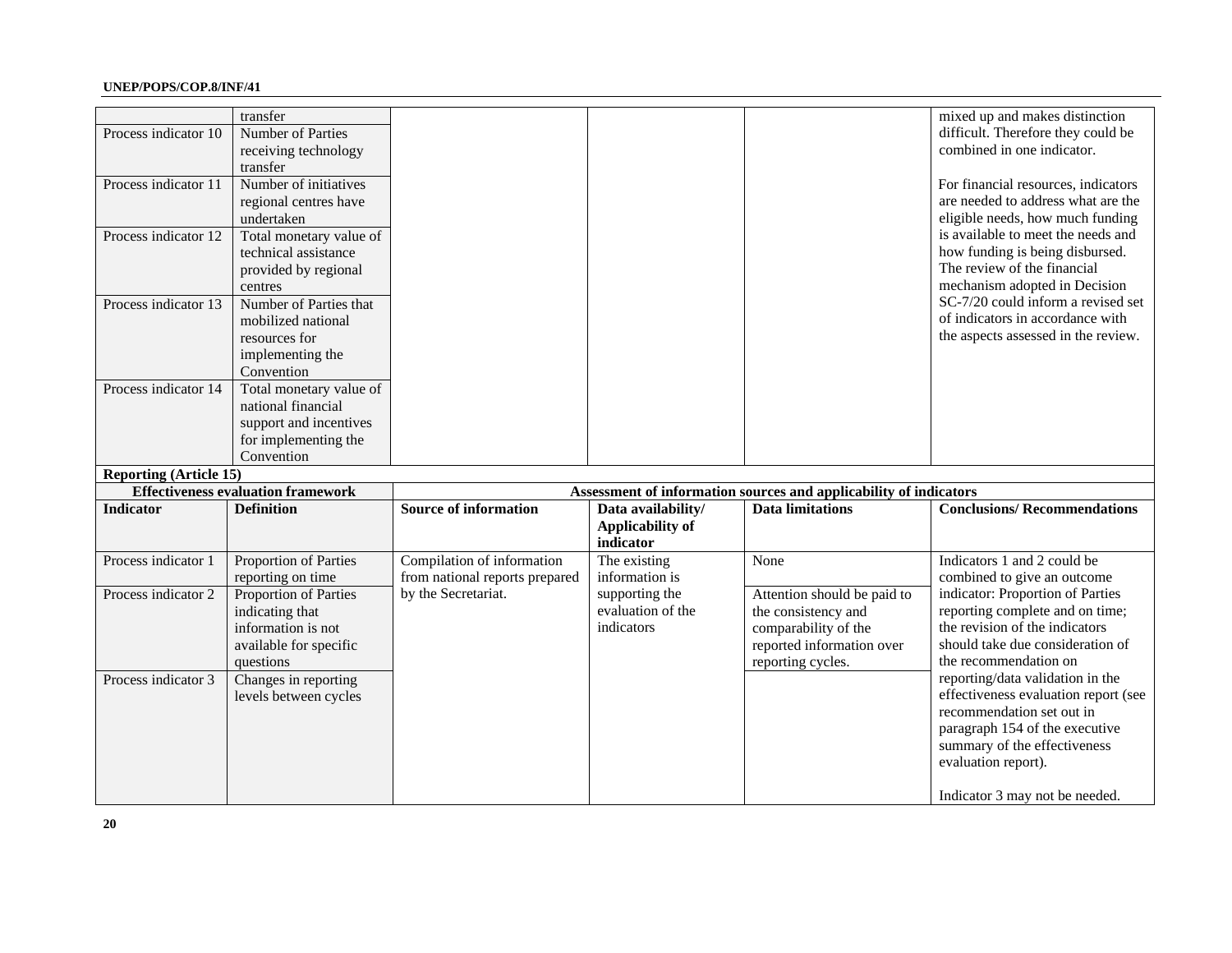|                                              |                                           |                              |                                                            |                                                                   | An additional indicator about       |
|----------------------------------------------|-------------------------------------------|------------------------------|------------------------------------------------------------|-------------------------------------------------------------------|-------------------------------------|
|                                              |                                           |                              |                                                            |                                                                   | national reports may include        |
|                                              |                                           |                              |                                                            |                                                                   | optional information that would     |
|                                              |                                           |                              |                                                            |                                                                   | help inform effectiveness           |
|                                              |                                           |                              |                                                            |                                                                   |                                     |
|                                              |                                           |                              |                                                            |                                                                   | evaluation.                         |
|                                              |                                           |                              |                                                            |                                                                   |                                     |
| <b>Effectiveness Evaluation (Article 16)</b> |                                           |                              |                                                            |                                                                   |                                     |
|                                              | <b>Effectiveness evaluation framework</b> |                              |                                                            | Assessment of information sources and applicability of indicators |                                     |
| Indicator                                    | <b>Definition</b>                         | <b>Source of information</b> | Data availability/<br><b>Applicability of</b><br>indicator | <b>Data limitations</b>                                           | <b>Conclusions/Recommendations</b>  |
| Outcome indicator                            | Evidence of                               | NA                           |                                                            |                                                                   | The indicator for assessing the     |
| 1                                            | implementation of                         |                              |                                                            |                                                                   | effectiveness of Article 16 can     |
|                                              | recommendations from                      |                              |                                                            |                                                                   | only be assessed after the first    |
|                                              | effectiveness evaluation                  |                              |                                                            |                                                                   | evaluation cycle and the            |
|                                              |                                           |                              |                                                            |                                                                   |                                     |
|                                              | through decisions and                     |                              |                                                            |                                                                   | development of the first set of     |
|                                              | actions of the                            |                              |                                                            |                                                                   | recommendations.                    |
|                                              | <b>Conference of Parties</b>              |                              |                                                            |                                                                   |                                     |
|                                              |                                           |                              |                                                            |                                                                   |                                     |
| Non-Compliance (Article 17)                  |                                           |                              |                                                            |                                                                   |                                     |
|                                              | <b>Effectiveness evaluation framework</b> |                              |                                                            | Assessment of information sources and applicability of indicators |                                     |
| Indicator                                    | <b>Definition</b>                         | <b>Source of information</b> | Data availability/                                         | <b>Data limitations</b>                                           | <b>Conclusions/Recommendations</b>  |
|                                              |                                           |                              | <b>Applicability of</b>                                    |                                                                   |                                     |
|                                              |                                           |                              | indicator                                                  |                                                                   |                                     |
| None                                         |                                           | <b>NA</b>                    |                                                            |                                                                   | At the time of the writing of this  |
|                                              |                                           |                              |                                                            |                                                                   | report, the Conference of the       |
|                                              |                                           |                              |                                                            |                                                                   | Parties has not approved            |
|                                              |                                           |                              |                                                            |                                                                   |                                     |
|                                              |                                           |                              |                                                            |                                                                   | procedures and institutional        |
|                                              |                                           |                              |                                                            |                                                                   | mechanism for determining non-      |
|                                              |                                           |                              |                                                            |                                                                   | compliance with the provisions of   |
|                                              |                                           |                              |                                                            |                                                                   | the Convention and for the          |
|                                              |                                           |                              |                                                            |                                                                   | treatment of Parties found to be in |
|                                              |                                           |                              |                                                            |                                                                   | non-compliance. Accordingly,        |
|                                              |                                           |                              |                                                            |                                                                   | there is no information currently   |
|                                              |                                           |                              |                                                            |                                                                   | available on non-compliance         |
|                                              |                                           |                              |                                                            |                                                                   | provided through these procedures,  |
|                                              |                                           |                              |                                                            |                                                                   |                                     |
|                                              |                                           |                              |                                                            |                                                                   | which are to be adopted, as per     |
|                                              |                                           |                              |                                                            |                                                                   | Article 17, "as soon as             |
|                                              |                                           |                              |                                                            |                                                                   | practicable".                       |
|                                              |                                           |                              |                                                            |                                                                   |                                     |
|                                              |                                           |                              |                                                            |                                                                   | It is recommended that the          |